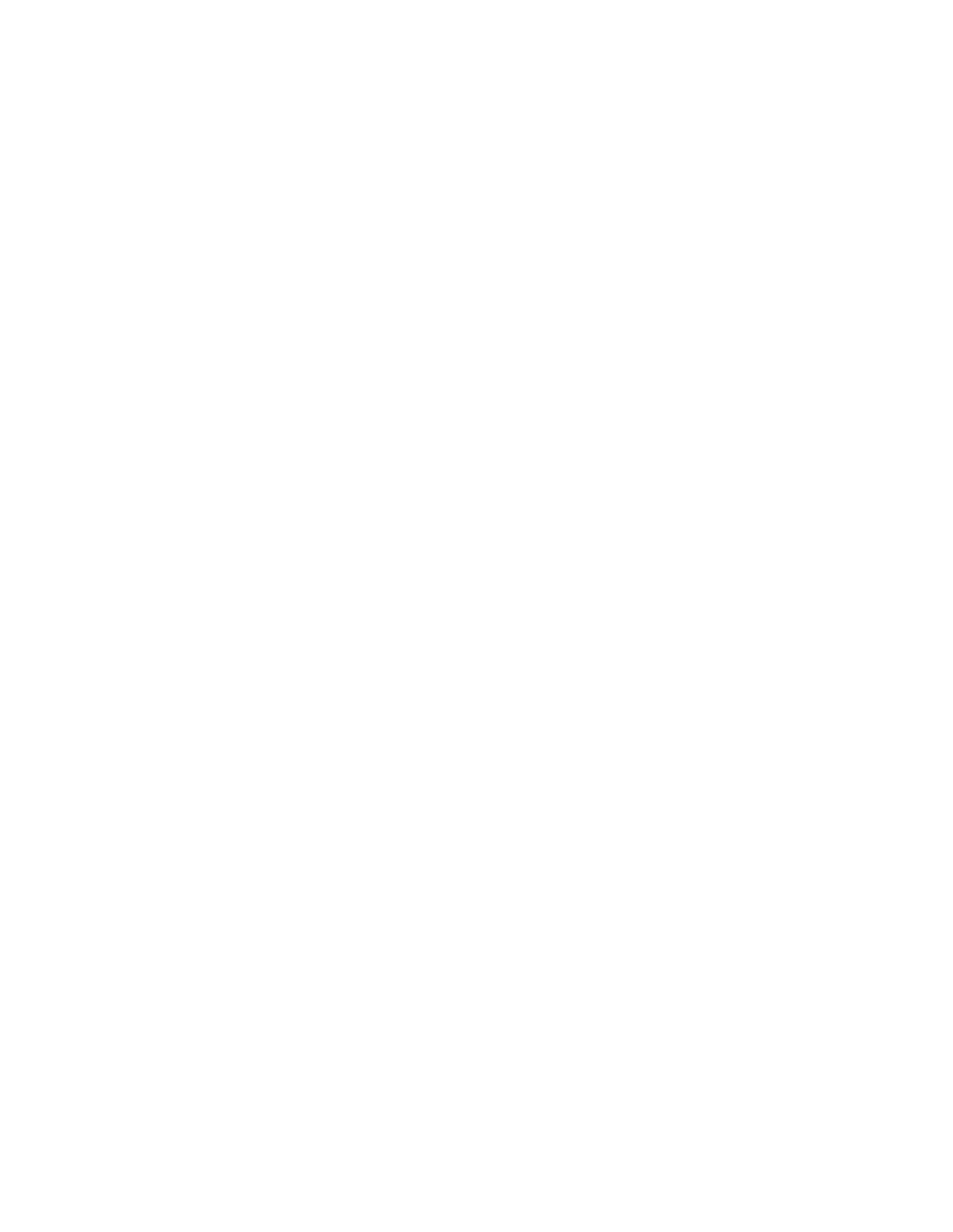# **Table of Contents**

| Protective Clothing and PPE for Application with a Flash Hazard Analysis 4 |  |
|----------------------------------------------------------------------------|--|
|                                                                            |  |
| Selection of Personal Protective Equipment (130.7(C) (9)  4                |  |
| <b>Protective Clothing and Personal Protective Equipment Matrix</b>        |  |
|                                                                            |  |
|                                                                            |  |
|                                                                            |  |
|                                                                            |  |
|                                                                            |  |
|                                                                            |  |
|                                                                            |  |
|                                                                            |  |
|                                                                            |  |
|                                                                            |  |
|                                                                            |  |
|                                                                            |  |
|                                                                            |  |
|                                                                            |  |
|                                                                            |  |
|                                                                            |  |
|                                                                            |  |
|                                                                            |  |
| Care and Maintenance of FR Clothing and FR Flash Suits (130.7 (C) (16) 11  |  |
|                                                                            |  |
|                                                                            |  |
|                                                                            |  |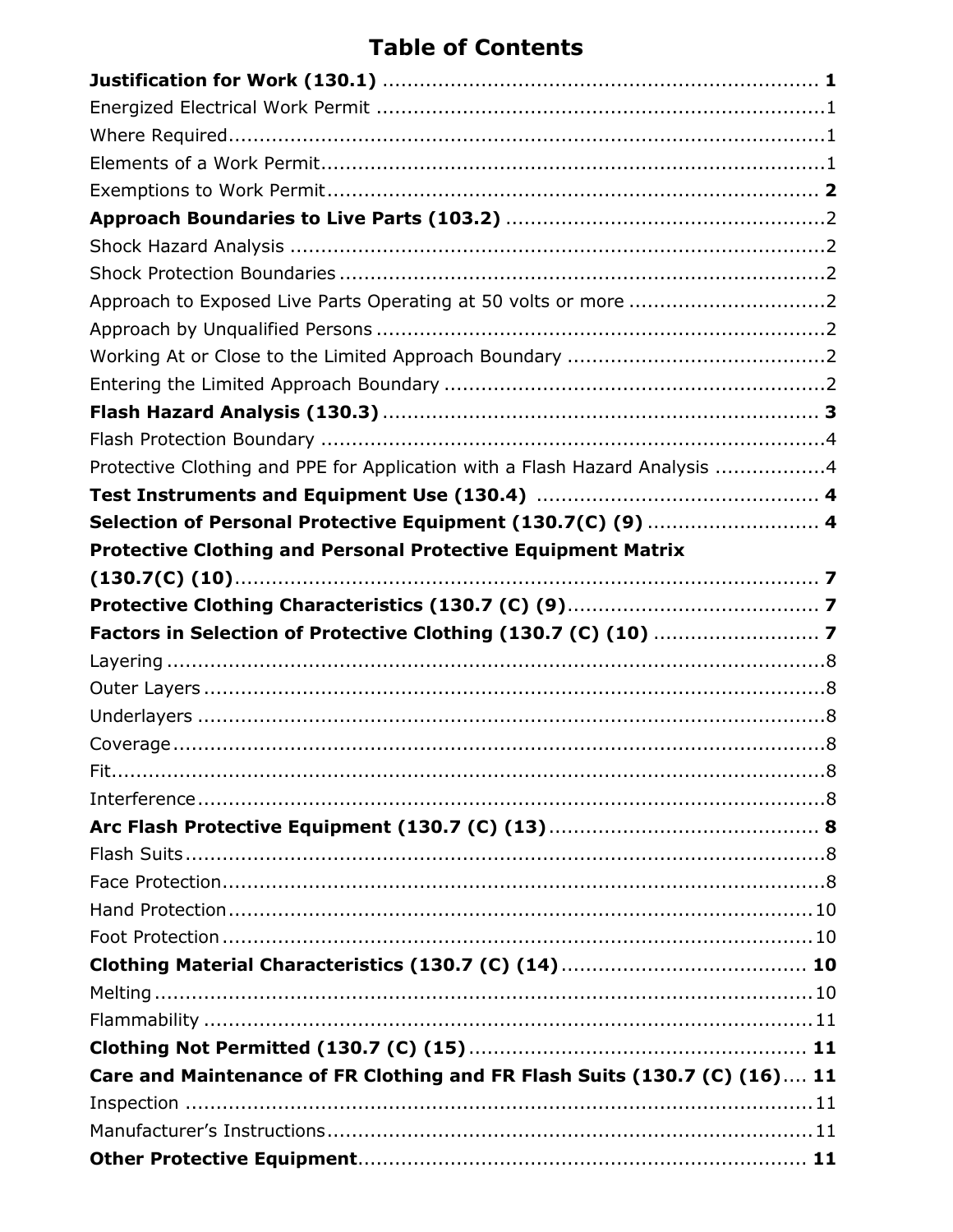# **Table of Contents (Continued)**

| <b>Tables:</b> |  |
|----------------|--|
|                |  |
|                |  |
|                |  |
|                |  |
|                |  |
|                |  |
|                |  |
|                |  |
|                |  |
|                |  |
|                |  |
|                |  |
|                |  |
|                |  |
|                |  |
|                |  |
|                |  |
|                |  |
|                |  |
|                |  |
|                |  |
|                |  |
|                |  |
|                |  |
|                |  |
|                |  |

| 130.2 (C) Approach Boundaries to Live Parts for Shock Protection 3           |  |
|------------------------------------------------------------------------------|--|
|                                                                              |  |
| 130.7 (C) (10) Protective Clothing and Personal Protective Equipment Matrix9 |  |
|                                                                              |  |
|                                                                              |  |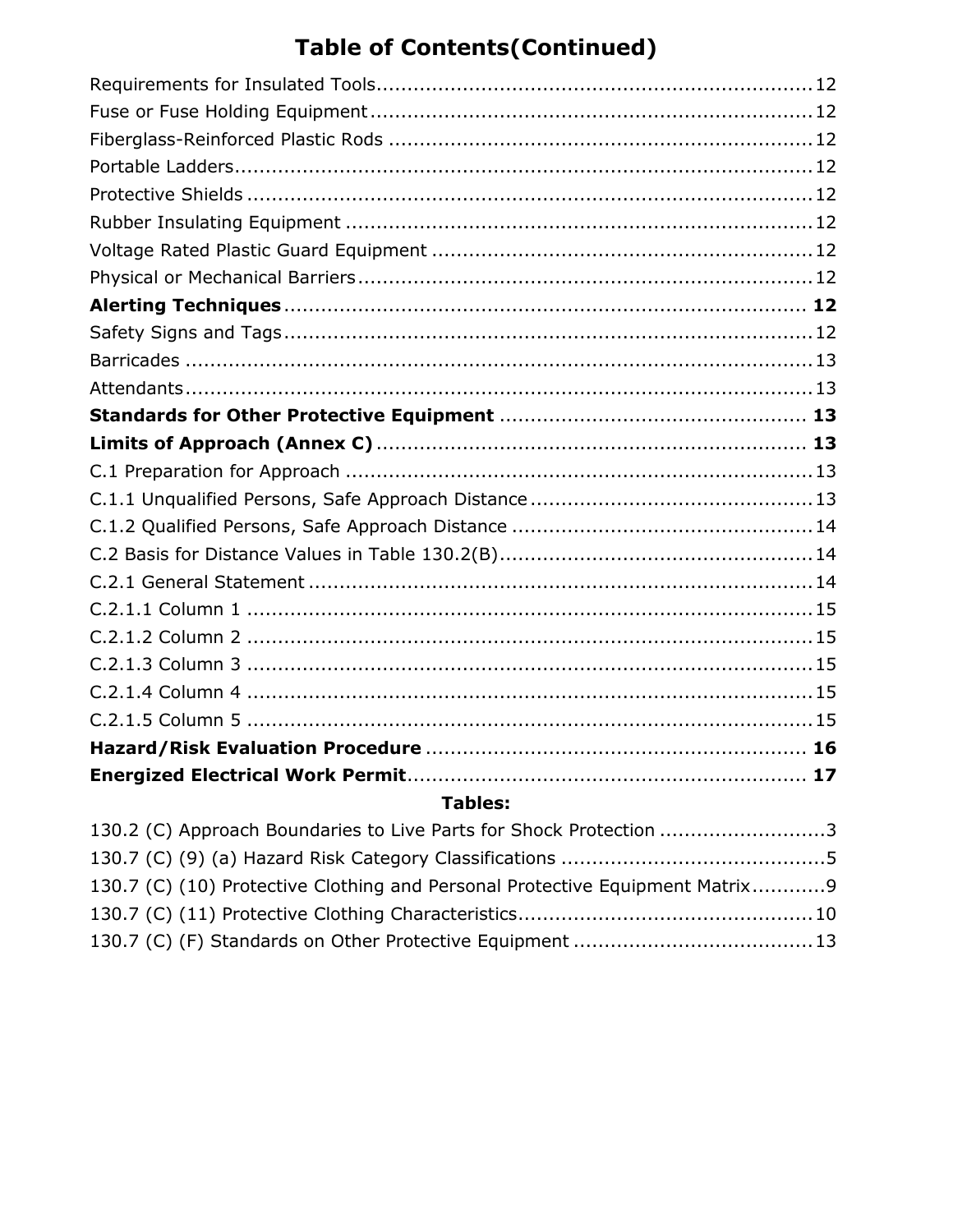# **Introduction**

Employees working in areas where there are potential electrical hazards must be provided with, and must use, electrical protective equipment appropriate for the parts of the body to be protected and the work performed. The following contains sections taken from NFPA 70E *"Standard for Electrical Safety in the Workplace".* The sections on Arc Flash have been compiled into one document in order to make reading easier.

# **130.1 Justification for Work**

Live parts to which an employee might be exposed must be put into an electrically safe work condition before an employee works on or near them, unless the employer can demonstrate that deenergizing introduces additional or increased hazards or is infeasible due to equipment design or operational limitations. Energized parts that operate at less than 50 volts to ground must not be not required to be deenergized if there will be no increased exposure to electrical burns or to explosion due to electric arcs.

**FPN No. 1:** Examples of increased or additional hazards include, but are not limited to, interruption of life support equipment, deactivation of emergency alarm systems, and shutdown of hazardous location ventilation equipment.

**FPN No. 2:** Examples of work that might be performed on or near exposed energized electrical conductors or circuit parts because of infeasibility due to equipment design or operational limitations include performing diagnostics and testing (e.g., start-up or troubleshooting) of electric circuits that can only be performed with the circuit energized and work on circuits that form an integral part of a continuous process that would otherwise need to be completely shut down in order to permit work on one circuit or piece of equipment.

**FPN No. 3:** For voltages of less than 50 volts, the decision to deenergize should include consideration of the capacity of the source and any overcurrent protection between the energy source and the worker.

# **(A) Energized Electrical Work Permit**

# **(1) Where Required.**

If live parts are not placed in an electrically safe work condition (i.e., for the reasons of increased or additional hazards or infeasibility per 130.1), work to be performed must be considered energized electrical work and must be performed by written permit only.

#### **(2) Elements of Work Permit.**

#### *The energized electrical work permit must include, but not be limited to, the following items:*

- **1.** A description of the circuit and equipment to be worked on and their location
- **2.** Justification for why the work must be performed in an energized condition (130.1)
- **3.** A description of the safe work practices to be employed
- **4.** Results of the shock hazard analysis
- **5.** Determination of shock protection boundaries [130.2(B) and Table 130.2(C)]
- **6.** Results of the flash hazard analysis (130.3)
- **7.** The Flash Protection Boundary [130.3(A)]
- **8.** The necessary personal protective equipment to safely perform the assigned task  $[130.3(B), 130.7(C)(9),$  and Table 130.7(C)(9)(a)]
- **9.** Means employed to restrict the access of unqualified persons from the work area Evidence of completion of a job briefing, including a discussion of any job-specific hazards
- **10.** Energized work approval (authorizing or responsible management, safety officer, or owner, etc.) signature(s)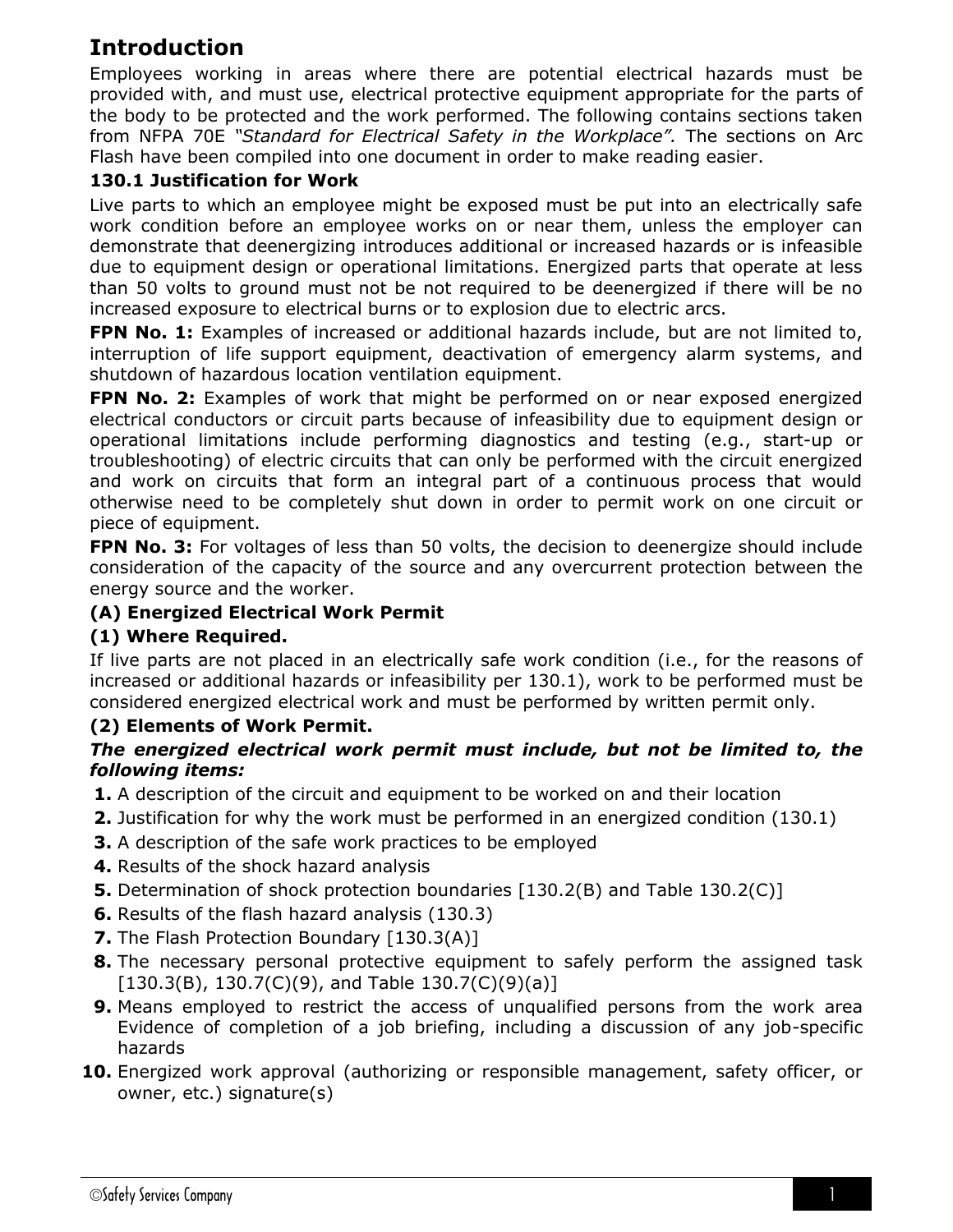#### **(3) Exemptions to Work Permit.**

Work performed on or near live parts by qualified persons related to tasks such as testing, troubleshooting, voltage measuring, etc., must be permitted to be performed without an energized electrical work permit, provided appropriate safe work practices and personal protective equipment in accordance with *"NFPA 70E Chapter 1 Safety Related Work Practices"* are provided and used.

**FPN:** For an example of an acceptable energized electrical work permit, see page 17.

# **130.2 Approach Boundaries to Live Parts**

# **(A) Shock Hazard Analysis**

A shock hazard analysis must determine the voltage to which personnel will be exposed, boundary requirements, and the personal protective equipment necessary in order to minimize the possibility of electric shock to personnel.

# **(B) Shock Protection Boundaries**

The shock protection boundaries identified as Limited, Restricted, and Prohibited Approach Boundaries are applicable to the situation in which approaching personnel are exposed to live parts. See Table 130.2(C) for the distances associated with various system voltages.

**FPN:** In certain instances, the Flash Protection Boundary might be a greater distance from the exposed live parts than the Limited Approach Boundary.

# **(C) Approach to Exposed Live Parts Operating at 50 Volts or More**

No qualified person must approach or take any conductive object closer to exposed live parts operating at 50 volts or more than the Restricted Approach Boundary set forth in Table 130.2(C), unless any of the following apply:

- **1.** The qualified person is insulated or guarded from the live parts operating at 50 volts or more (insulating gloves or insulating gloves and sleeves are considered insulation only with regard to the energized parts upon which work is being performed), and no uninsulated part of the qualified person's body crosses the Prohibited Approach Boundary set forth in Table 130.2(e).
- **2.** The live part operating at 50 volts or more is insulated from the qualified person and from any other conductive object at a different potential.
- **3.** The qualified person is insulated from any other conductive object as during live-line bare-hand work.

# **(D) Approach by Unqualified Persons**

Unqualified persons must not be permitted to enter spaces that are required under 400.16(A) to be accessible to qualified employees only, unless the electric conductors and equipment involved are in an electrically safe work condition.

# **(1) Working At or Close to the Limited Approach Boundary**

Where one or more unqualified persons are working at or close to the Limited Approach Boundary the designated person in charge of the work space where the electrical hazard exists must cooperate with the designated person in charge of the unqualified person(s) to ensure that all work can be done safely. This must include advising the unqualified person(s) of the electrical hazard and warning him or her to stay outside of the Limited Approach Boundary.

# **(2) Entering the Limited Approach Boundary**

Where there is a need for an unqualified person(s) to cross the Limited Approach Boundary, a qualified person must advise him or her of the possible hazards and continuously escort the unqualified person(s) while inside the Limited Approach Boundary. Under no circumstance must the escorted unqualified person(s) be permitted to cross the Restricted Approach Boundary.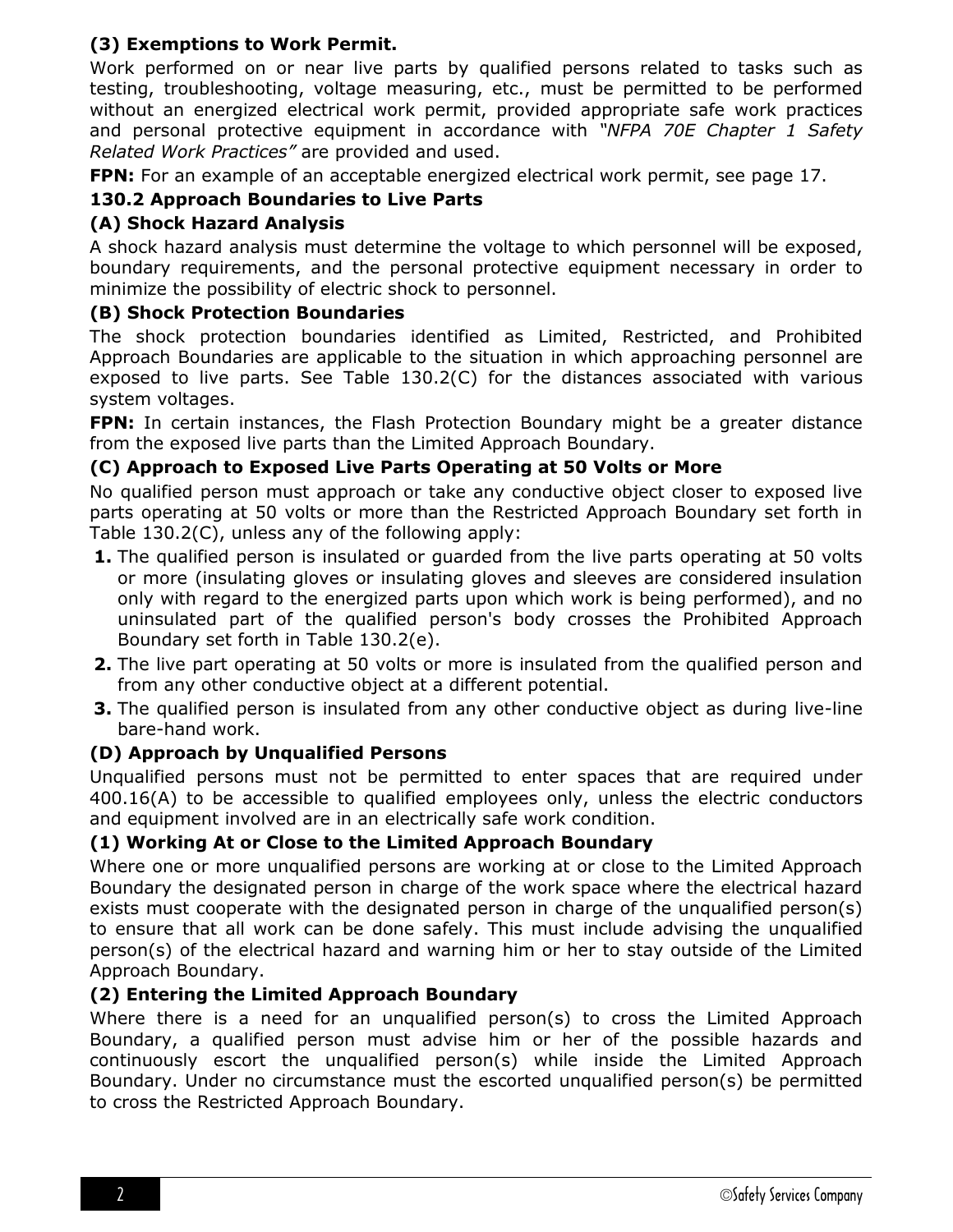| 1                     | $\overline{2}$                         | $\overline{3}$        |                                  | $\overline{5}$         |  |
|-----------------------|----------------------------------------|-----------------------|----------------------------------|------------------------|--|
|                       | Limited Approach Boundary <sup>1</sup> |                       | <b>Restricted Approach</b>       |                        |  |
| <b>Nominal</b>        | <b>Exposed</b>                         | <b>Exposed Fixed</b>  | Boundary <sup>1</sup> ; Includes | <b>Prohibited</b>      |  |
| <b>System</b>         | <b>Movable</b>                         | <b>Circuit Part</b>   | <b>Inadvertent</b>               | Approach               |  |
| <b>Voltage Range,</b> | <b>Conductor</b>                       |                       | <b>Movement</b>                  | Bounday <sup>1</sup>   |  |
| <b>Phase to Phase</b> |                                        |                       | <b>Adder</b>                     |                        |  |
| Less than 50          | Not specified                          | Not specified         | Not specified                    | Not specified          |  |
| 50 to 300             | 3.05 m (10 ft 0                        | 1.07 m $(3 ft 6 in.)$ | Avoid contact                    | Avoid contact          |  |
|                       | in.                                    |                       |                                  |                        |  |
| 301 to 750            | 3.05 m (10 ft 0                        | 1.07 m (3 ft 6 in.)   | 304.8 mm (1 ft 0 in.)            | 25.4 mm (0 ft 1 in.)   |  |
|                       | in.                                    |                       |                                  |                        |  |
|                       |                                        |                       |                                  |                        |  |
| 751 to 15 kV          | 3.05 m (10 ft 0                        | 1.53 m (5 ft 0 in.)   | 660.4 mm (2 ft 2 in.)            | 177.8 mm (0 ft 7       |  |
|                       | in.                                    |                       |                                  | in.)                   |  |
| 15.1 kV to 36 kV      | 3.05 m (10 ft 0                        | 1.83 m (6 ft 0 in.)   | 787.4 mm (2 ft 7 in.)            | $254$ mm (0 ft 10 in.) |  |
|                       | $\mathsf{in}$ .                        |                       |                                  |                        |  |
| 36.1 kV to 46 kV      | 3.05 m (10 ft 0                        | 2.44 m (8 ft 0 in.)   | 838.2 mm (2 ft 9 in.)            | 431.8 mm (1 ft 5       |  |
|                       | in.                                    |                       |                                  | in.                    |  |
|                       |                                        |                       |                                  |                        |  |
| 46.1 kV to 72.5       | 3.05 m (10 ft 0                        | 2.44 m (8 ft 0 in.)   | 965.2 mm (3 ft 2 in.)            | 635 mm (2 ft 1 in.)    |  |
| kV                    | in.                                    |                       |                                  |                        |  |
| 72.6 kV to 121        | 3.25 m (10 ft 8                        | 2.44 m (8 ft 0 in.)   | 991 mm (3 ft 3 in.)              | 812.8 mm (2 ft 8       |  |
| kV                    | in.                                    |                       |                                  | in.)                   |  |
| 138 kV to 145 kV      | 3.36 m (11 ft 0                        | 3.05 m (10 ft 0       | 1.093 m (3 ft 7 in.)             | 939.8 mm (3 ft 1       |  |
|                       | $\mathsf{in}$ .                        | in.                   |                                  | in.                    |  |
|                       |                                        |                       |                                  |                        |  |
| 161 kV to 169 kV      | 3.56 m (11 ft 8                        | 3.56 m (11 ft 8       | 1.22 m 4 ft 0 in.)               | 1.07 m (3 ft 6 in.)    |  |
|                       | in.                                    | in.                   |                                  |                        |  |
| 230 kV to 242 kV      | 3.97 m (13 ft 0                        | 3.97 m (13 ft 0       | 1.6 m (5 ft 3 in.)               | 1.45 m (4 ft 9 in.)    |  |
|                       | in.                                    | in.)                  |                                  |                        |  |
| 345 kV to 362 kV      | 4.68 m (15 ft 4                        | 4.68 m (15 ft 4       | 2.59 m (8 ft 6 in.)              | 2.44 m (8 ft 0 in.)    |  |
|                       | in.                                    | in.                   |                                  |                        |  |
|                       |                                        |                       |                                  |                        |  |
| 500 kV to 550 kV      | 5.8 m (19 ft 0 in.)                    | 5.8 m (19 ft 0 in.)   | 3.43 m (11 ft 3 in.)             | 3.28 m (10 ft 9 in.)   |  |
| 765 kV to 800 kV      | 7.24 m (23 ft 9                        | 7.24 m (23 ft 9       | 4.55 m (14 ft 11 in.)            | 4.4 m (14 ft 5 in.)    |  |

**Table 130.2(C) Approach Boundaries to Live Parts for Shock Protection. (All dimensions are distance from live part to employee.)**

**Note:** For Flash Protection Boundary, see 130.3(A).

in.)

#### **130.3 Flash Hazard Analysis**

A flash hazard analysis must be done in order to protect personnel from the possibility of being injured by an arc flash. The analysis must determine the Flash Protection Boundary and the personal protective equipment that people within the Flash Protection Boundary must use.

in.)

<sup>1</sup>**Limited Approach Boundary** – An approach limit at a distance from an exposed live part within which a shock hazard exists.

<sup>1</sup>**Restricted Approach Boundary** - An approach limit at a distance from an exposed live part within which there is an increased risk of shock, due to electrical arc over combined with inadvertent movement, for personnel working in close proximity to the live part.

<sup>1</sup>**Prohibited Approach Boundary** - An approach limit at a distance from an exposed live part within which work is considered the same as making contact with the live part. **Note:** See Annex C for elaboration.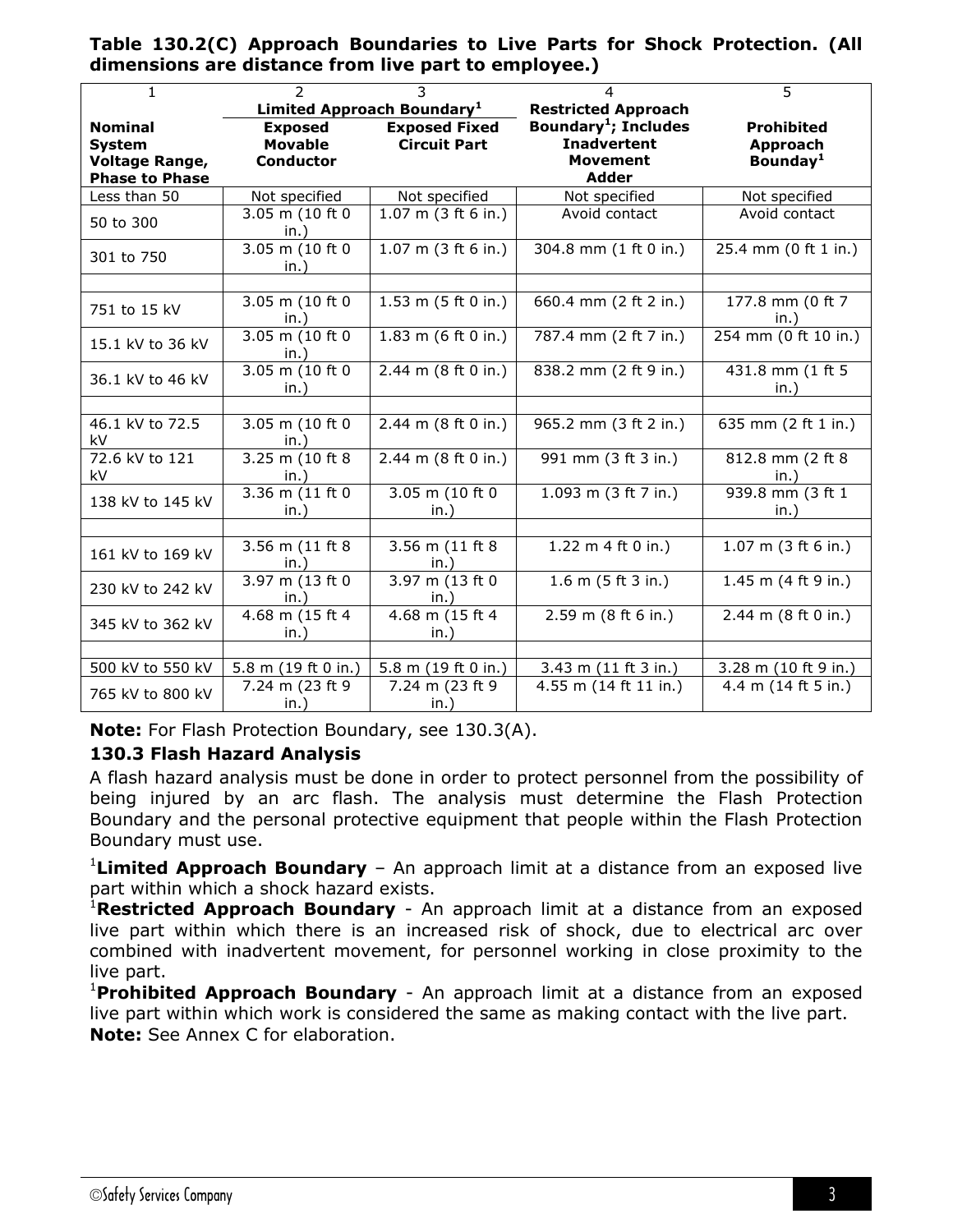#### **(A) Flash Protection Boundary**

For systems that are 600 volts or less, the Flash Protection Boundary must be 4.0 ft, based on the product of clearing times of 6 cycles (0.1 second) and the available bolted fault current of 50 kA or any combination not exceeding 300 kA cycles (5000 ampere seconds). For clearing times and bolted fault currents other than 300 kA cycles, or under engineering supervision, the Flash Protection Boundary must alternatively be permitted to be calculated in accordance with the following general formula:

$$
D_c = [2,65 \times MVA_{bf} \times t]^{1/2}
$$
  
or  

$$
D_c = [53 \times MVA \times t]^{1/2}
$$

where :

 $D_c$  = distance in feet from an arc source for a second-degree burn *MVA<sub>bf</sub>* = bolted fault capacity available at point involved (in mega volt-amps) *MVA* = capacity rating of transformer (mega volt-amps). For transformers with *MVA* ratings below 0.75 MVA, multiply the transformer *MVA* rating by 1.25

 $t =$  time of arc exposure (in seconds)

#### **(B) Protective Clothing and Personal Protective Equipment for Application with a Flash Hazard Analysis**

Where it has been determined that work will be performed within the Flash Protection Boundary by 130.3(A), the flash hazard analysis must determine, and the employer must document, the incident energy exposure of the worker (in calories per square centimeter). The incident energy exposure level must be based on the working distance of the employee's face and chest areas from a prospective arc source for the specific task to be performed. Flame-resistant (FR) clothing and personal protective equipment (PPE) must be used by the employee base on the incident energy exposure associated with the specific task. Recognizing that incident energy increases as the distance form the arc flash decreases, additional PPE must be used for any parts of the body that are closer than the distance at which the incident energy was determined. As and alternative, the PPE requirements of 130.7 (C) (9) must be permitted to be used in lieu of the detailed flash hazard analysis approach described in 130.3 (A).

#### **130.4 Test Instruments and Equipment Use**

Only qualified persons must perform testing work on or near live parts operating at 50 volts or more.

#### **130.7(C) (9) Selection of Personal Protective Equipment**

#### **(a) When Required for Various Tasks.**

When selected in lieu of the flash hazard analysis of l30.3(A), Table 130.7(C)(9) (a) must be used to determine the hazard/risk category for a task. The assumed shortcircuit current capacities and fault clearing times for various tasks are listed in the text and notes to Table 130.7(C)(9)(a). For tasks not listed, or for power systems with greater than the assumed short-circuit current capacity or with longer than the assumed fault clearing times, a flash hazard analysis must be required in accordance with 130.3.

**FPN No. 1:** Both larger and smaller available short-circuit currents could result in higher available arc-flash energies. If the available short-circuit current increases without a decrease in the opening time of the overcurrent protective device, the arc-flash energy will increase. If the available short-circuit current decreases, resulting in a longer opening time for the overcurrent protective device, arc-flash energies could also increase.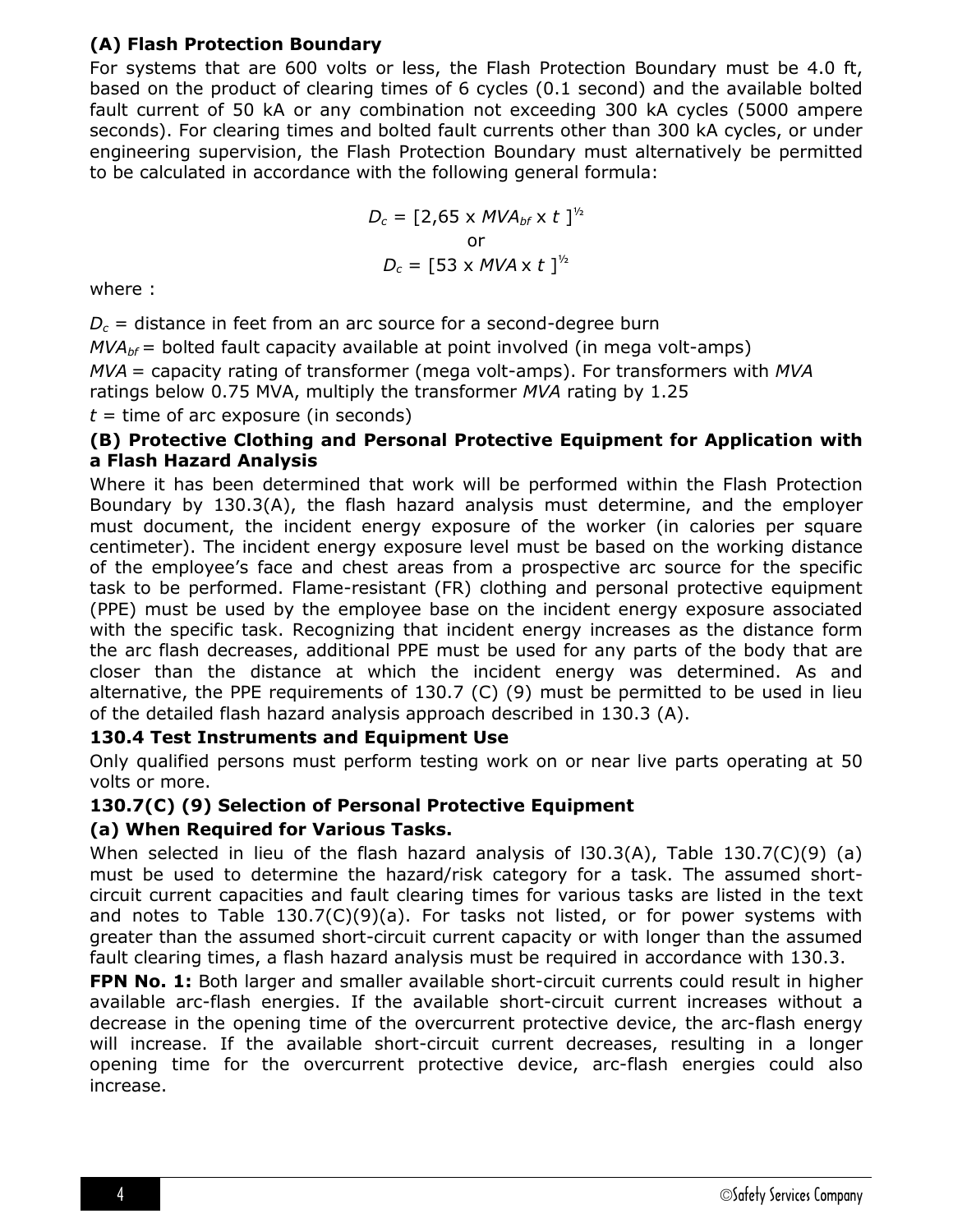**FPN No. 2:** Energized parts that operate at less than 50 volts are not required to be deenergized to satisfy an "electrically safe work condition." Consideration should be given to the capacity of the source, any overcurrent protection between the energy source and the worker, and whether the work task related to the source operating at less than 50 volts increases exposure to electrical bums or to explosion from an electric arc.

#### **Table 130.7(C)(9)(a) Hazard Risk Category Classifications**

| Task (Assumes Equipment Is Energized, and Work                                                 | Hazard/Risk    | V-rated       | V-rated      |
|------------------------------------------------------------------------------------------------|----------------|---------------|--------------|
| Is Done Within the Flash Protection Boundary                                                   | Category       | <b>Gloves</b> | <b>Tools</b> |
| Panelboards Rated 240 V and Below -Notes 1 and 3                                               |                |               |              |
| Circuit breaker (CB) or fused switch operation with covers on                                  | 0              | N             | N            |
| CB or fused switch operation with covers off                                                   | 0              | N             | N            |
| Work on energized parts, including voltage testing                                             | 1              | Y             | Y            |
| Remove/install CBs or fused switches                                                           | 1              | Y             | Y            |
| Removal of bolted covers (to expose bare, energized parts)                                     | 1              | N             | N            |
| Opening hinged covers (to expose bare, energized parts)                                        | 0              | N             | N            |
| Panelboards or Switchboards Rated >240 V and up                                                |                |               |              |
| to 600 V (with molded case or insulated case circuit                                           |                |               |              |
| breakers) - Notes 1 and 3                                                                      |                |               |              |
| CB or fused switch operation with covers on                                                    | 0              | N             | N            |
| CB or fused switch operation with covers off                                                   | $\mathbf{1}$   | N             | N            |
| Work on energized parts, including voltage testing                                             | $2*$           | Y             | Y            |
| 600 V Class Motor Control Centers (MCCs) -                                                     |                |               |              |
| Notes 2 (except as indicated) and 3                                                            |                |               |              |
| CB or fused switch or starter operation with enclosure                                         | 0              | N             | N            |
| doors closed                                                                                   |                |               |              |
| Reading a panel meter while operating a meter switch                                           | 0              | N             | N            |
| CB or fused switch or starter operation with enclosure                                         | $\mathbf{1}$   | N             | N            |
| doors open                                                                                     |                |               |              |
| Work on energized parts, including voltage testing                                             | 2*             | Y             | Υ            |
| Work on control circuits with energized parts 120 V                                            | 0              | Y             | Y            |
| or below, exposed                                                                              |                |               |              |
| Work on control circuits with energized parts >120 V, exposed                                  | $2*$           | Y             | Υ            |
| Insertion or removal of individual starter "buckets"                                           | 3              | Y             | N            |
| from MCC - Note 4                                                                              |                |               |              |
| Application of safety grounds, after voltage test                                              | 2*             | Υ             | N            |
| Removal of bolted covers (to expose bare, energized parts)                                     | 2*             | N             | Ν            |
| Opening of hinged covers (to expose bare, energized parts)                                     | $\mathbf{1}$   | N             | N            |
| 600 V Class Switchgear (with power circuit breakers                                            | $\Omega$       | N             | N            |
| or fused switches) - Notes 5 and 6<br>CB or fused switch operation with enclosure doors closed | 0              | N             | N            |
| Reading a panel meter while operating a meter switch CB                                        |                |               |              |
| Or fused switch operation with enclosure doors open                                            | $\mathbf{1}$   | N             | N            |
| Work on energized parts, including voltage testing                                             | $2*$           | Y             | Y            |
| Work on control circuits with energized parts 120 V                                            |                |               |              |
| or below, exposed                                                                              | 0              | Y             | Υ            |
| Work on control circuits with energized parts >120 V, exposed                                  | $2*$           | Y             | Y            |
| Insertion or removal (racking) of CBs from cubicles,                                           |                |               |              |
| doors open                                                                                     | 3              | N             | N            |
| Insertion or removal (racking) of CBs from cubicles,                                           |                |               |              |
| doors closed                                                                                   | 2              | N             | N            |
| Application of safety grounds, after voltage test                                              | 2*             | Y             | N            |
| Removal of bolted covers (to expose bare, energized parts)                                     | 3              | N             | N            |
| Opening hinged covers (to expose bare, energized parts)                                        | $\overline{2}$ | N             | Ν            |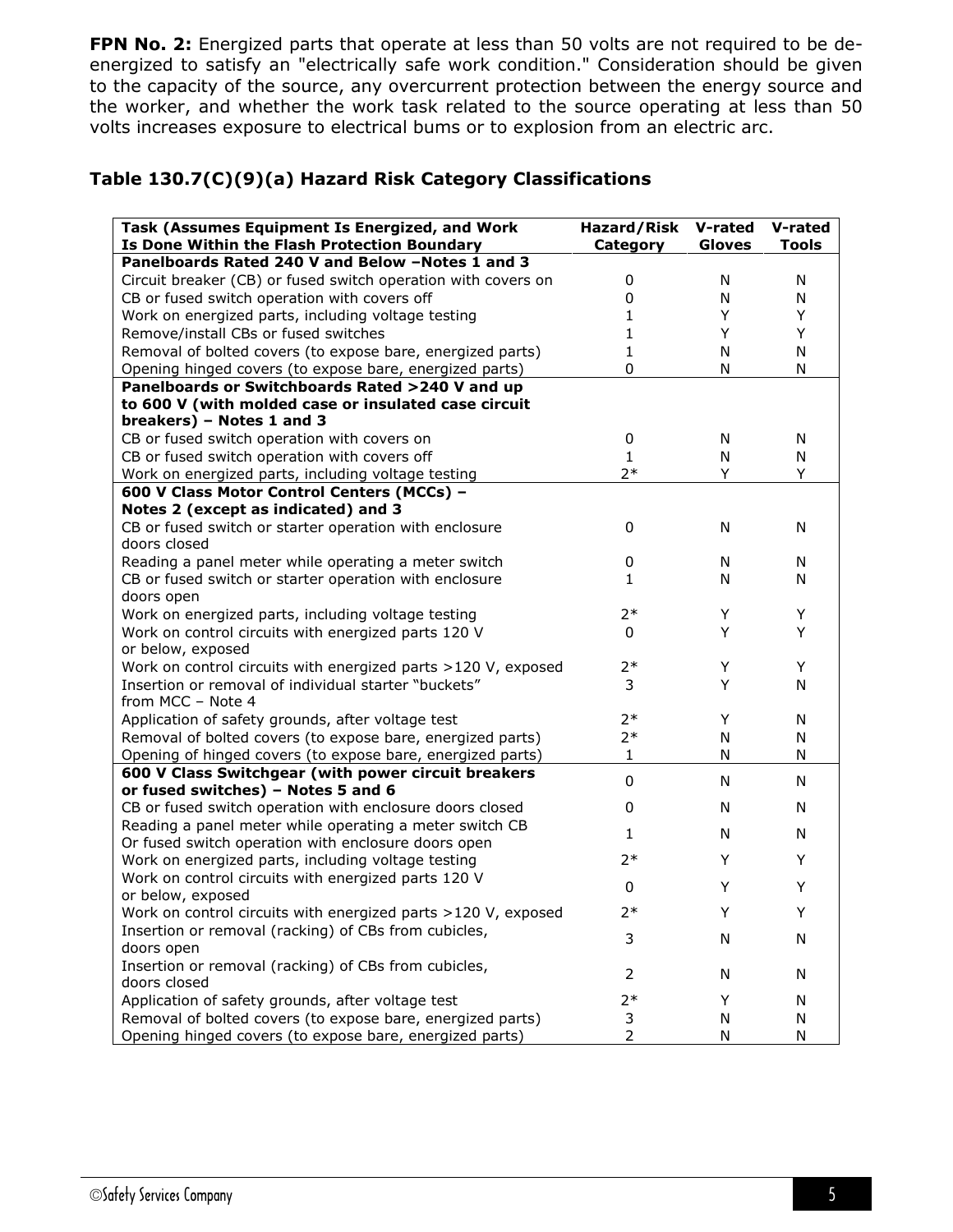| Task (Assumes Equipment Is Energized, and Work<br>Is Done Within the Flash Protection Boundary | Hazard/Risk<br>Category | V-rated<br><b>Gloves</b> | V-rated<br><b>Tools</b> |
|------------------------------------------------------------------------------------------------|-------------------------|--------------------------|-------------------------|
| Other 600 V Class (277 V - 600 V, nominal)                                                     |                         |                          |                         |
| <b>Equipment - Note 3</b>                                                                      |                         |                          |                         |
| Lighting or small power transformers (600 V max.)                                              |                         |                          |                         |
| Removal of bolted covers (to expose bare, energized parts)                                     | $2*$                    | N                        | N                       |
| Opening hinged covers (to expose bare, energized parts)                                        | $\mathbf{1}$            | N                        | N                       |
| Work on energized parts, including voltage testing                                             | $2*$                    | Y                        | Y                       |
| Application of safety grounds, after voltage test                                              | $2*$                    | Y                        | N                       |
| Revenue meters (kW-hour, at primary voltage                                                    |                         |                          |                         |
| and current                                                                                    |                         |                          |                         |
| Insertion or removal                                                                           | $2*$                    | N                        | N                       |
| Cable trough or tray cover removal or installation                                             | $\mathbf{1}$            | N                        | N                       |
| <b>NEMA E2 (fused contactor) Motor Starters,</b>                                               |                         |                          |                         |
| $2.3$ kV - 7.2 kV                                                                              |                         |                          |                         |
| Contactor operation with enclosure doors closed                                                | 0                       | N                        | N                       |
| Reading a panel meter while operating a meter switch                                           | 0                       | N                        | N                       |
| Contactor operation with enclosure doors open                                                  | $2*$                    | N                        | N                       |
| Work on energized parts, including voltage testing                                             | 3                       | Y                        | Y                       |
| Work on control circuits with energized parts 120 V                                            |                         |                          |                         |
| or below, exposed                                                                              | 0                       | Y                        | Y                       |
| Work on control circuits with energized parts >120 V, exposed                                  | 3                       | Υ                        | Υ                       |
| Insertion or removal (racking) of starters from cubicles,                                      | 3                       | N                        | N                       |
| doors open                                                                                     |                         |                          |                         |
| Insertion or removal (racking) of starters from cubicles,                                      |                         |                          |                         |
| doors closed                                                                                   | $\overline{2}$          | N                        | N                       |
| Application of safety grounds, after voltage test                                              | 3                       | Υ                        | N                       |
| Removal of bolted covers (to expose bare, energized parts)                                     | $\overline{4}$          | N                        | N                       |
| Opening hinged covers (to expose bare, energized parts)                                        | 3                       | ${\sf N}$                | N                       |
| Metal Clad Switchgear, 1 kV and Above                                                          |                         |                          |                         |
| CB or fused switch operation with enclosure doors closed                                       | $\overline{2}$          | N                        | N                       |
| Reading a panel meter while operating a meter switch                                           | $\pmb{0}$               | N                        | N                       |
| CB or fused switch operation with enclosure doors open                                         | $\overline{4}$          | N                        | N                       |
| Work on energized parts, including voltage testing                                             | 4                       | Υ                        | Y                       |
| Work on control circuits with energized parts 120 V                                            | $\overline{2}$          | Y                        | Y                       |
| or below, exposed                                                                              |                         |                          |                         |
| Work on control circuits with energized parts >120 V, exposed                                  | 4                       | Y                        | Y                       |
| Insertion or removal (racking) of CBs from cubicles,                                           | 4                       | N                        | N                       |
| doors open                                                                                     |                         |                          |                         |
| Insertion or removal (racking) of CBs from cubicles,                                           | 2                       | N                        | N                       |
| doors closed                                                                                   |                         |                          |                         |
| Application of safety grounds, after voltage test                                              | 4                       | Y                        | N                       |
| Removal of bolted covers (to expose bare, energized parts)                                     | 4                       | N                        | N                       |
| Opening hinged covers (to expose bare, energized parts)                                        | 3                       | N                        | N                       |
| Opening voltage transformer or control power                                                   | 4                       | N                        | N                       |
| transformer components                                                                         |                         |                          |                         |
| Other Equipment 1 kV and Above                                                                 |                         |                          |                         |
| Metal clad interrupter switches, fused or unfused                                              |                         |                          |                         |
| Switch operation, doors closed                                                                 | $\overline{2}$          | N                        | N                       |
| Work on energized parts, including voltage testing                                             | 4                       | Y                        | Y                       |
| Removal of bolted covers (to expose bare, energized parts)                                     | 4                       | N                        | N                       |
| Opening hinged covers (to expose bare, energized parts)                                        | 3                       | N                        | N                       |
| Outdoor disconnect switch operation (hookstick operated)                                       | 3                       | Y                        | Y                       |
| Outdoor disconnect switch operation                                                            | $\overline{2}$          | N                        | N                       |
| (gang operated from grade)                                                                     |                         |                          |                         |
| Insulated cable examination, in manhole or other                                               | $\overline{4}$          | Υ                        | N                       |
| confined space                                                                                 |                         |                          |                         |
| Insulated cable examination, in open area                                                      | $\overline{2}$          | Y                        | N                       |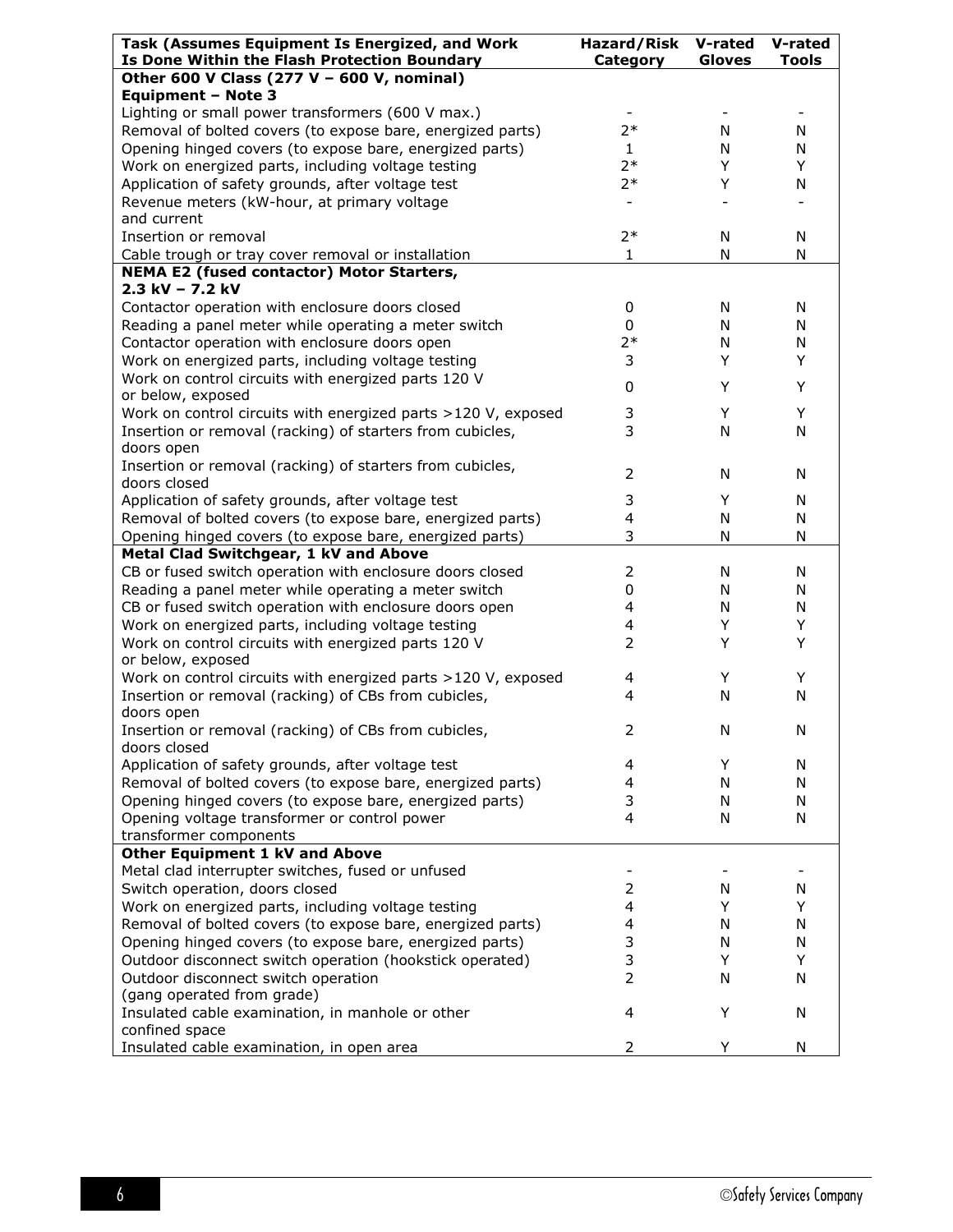#### **Note:**

*V-rated Gloves* are gloves rated and tested for the maximum line-to-line voltage upon which work will be done.

*V-rated Tools* are tools rated and tested for the maximum line-to-line voltage upon which work will be done.

**2\*** means that a double-layer switching hood and hearing protection are required for this task in addition to the other Hazard/Risk Category 2 requirements of Table 130.7(C)(10).

**Y** = Yes (required)

 $N = No$  (not required)

#### **Notes:**

- **1.** 25 kA short circuit current available, 0.03 second (2 cycle) fault clearing time.
- **2.** 65 kA short circuit current available, 0.03 second (2 cycle) fault clearing time.
- **3.** For < 10 kA short circuit current available, the hazard/risk category required may be reduced by one number.
- **4.** 65 kA short circuit current available, 0.33 second (20 cycle) fault clearing time.
- **5.** 65 kA short circuit current available, up to 1.0 second (60 cycle) fault clearing time.
- **6.** For < 25 kA short circuit current available, the hazard/risk category required may be reduced by one number.

#### **130.7(C) (10) Protective Clothing and Personal Protective Equipment Matrix**

Once the Hazard/Risk Category has been identified, Table 130.7(C)(1O) must be used to determine the required personal protective equipment (PPE) for the task. Table 130.7(C)(1O) lists the requirements for protective clothing and other protective equipment based on Hazard/Risk Category numbers 0 through 4. This clothing and equipment must be used when working on or near energized equipment within the Flash Protection Boundary.

**FPN No.1:** See Annex H for a suggested simplified approach to ensure adequate PPE for electrical workers within facilities with large and diverse electrical systems.

**FPN No.2:** The PPE requirements of this section are intended to protect a person from arc-flash and shock hazards.

While some situations could result in burns to the skin, even with the protection described in Table 130.7(C)(10),burn injury should be reduced and survivable. Due to the explosive effect of some arc events, physical trauma injuries could occur.

The PPE requirements of this section do not provide protection against physical trauma other than exposure to the thermal effects of an arc flash.

#### **130.7(C) (11) Protective Clothing Characteristics**

Table 130.7(C)(11) lists examples of protective clothing systems and typical characteristics including the degree of protection for various clothing.

The protective clothing selected for the corresponding hazard/risk category number must have an arc rating of at least the value listed in the last column of Table 130.7(C)(11).

**FPN:** The arc rating for a particular clothing system can be obtained from the FR clothing manufacturer.

#### **130.7(C) (12) Factors in Selection of Protective Clothing**

Clothing and equipment that provide worker protection from shock and arc flash hazards must be utilized. Clothing and equipment required for the degree of exposure must be permitted to be worn alone or integrated with flammable, non-melting apparel.

If FR clothing is required, it must cover associated parts of the body as well as all flammable apparel while allowing movement and visibility. All personal protective equipment must be maintained in a sanitary and functionally effective condition.

Personal protective equipment items will normally be used in conjunction with one another as a system to provide the appropriate level of protection.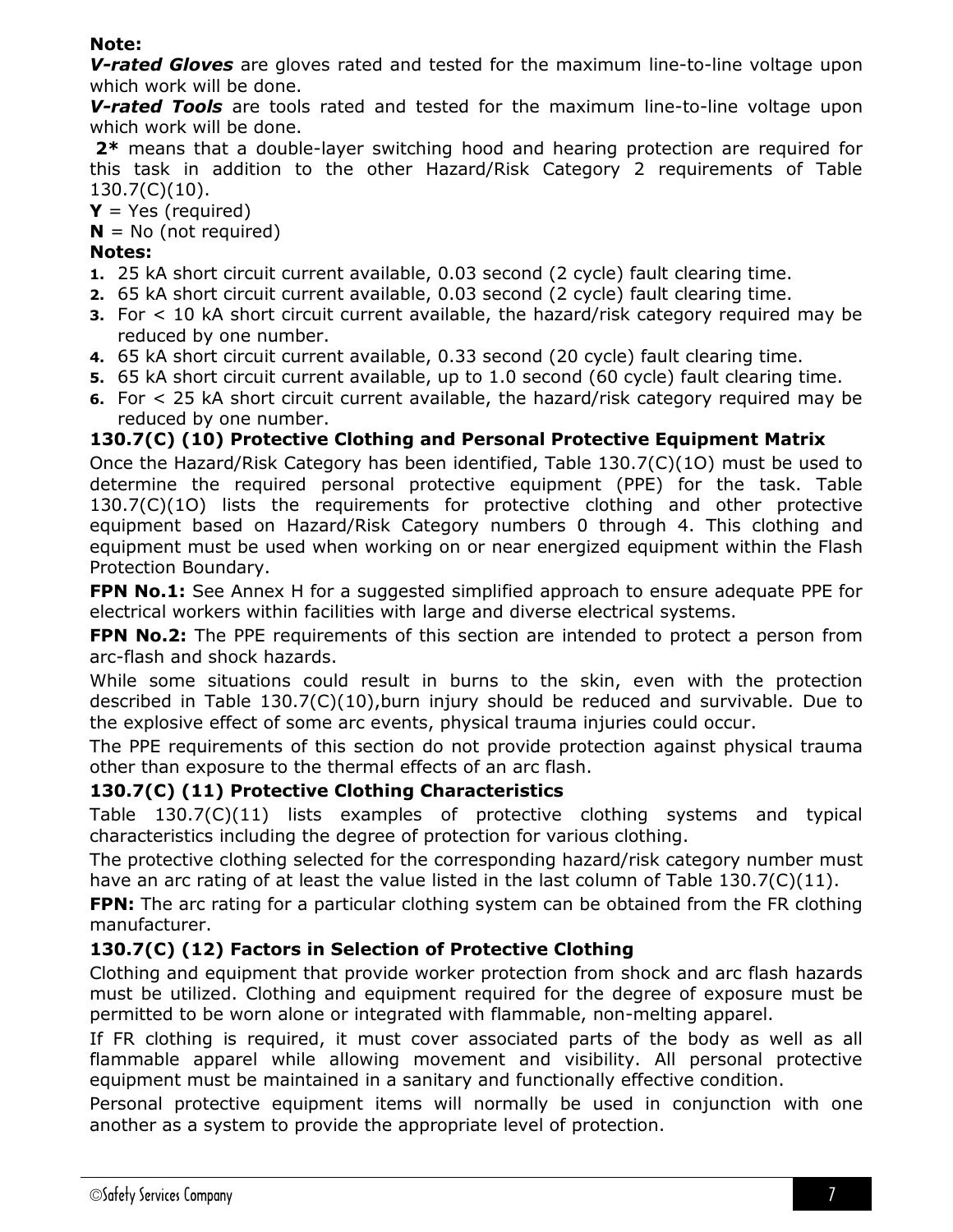**FPN:** Protective clothing includes shirts, pants, coveralls, jackets, and parkas worn routinely by workers who, under normal working conditions, are exposed to momentary electric arc and related thermal hazards. Flame-resistant rainwear worn in inclement weather is included in this category of clothing.

# **(a) Layering**

Non-melting, flammable fiber garments must be permitted to be used as underlayers in conjunction with FR garments in a layered system for added protection.

If non-melting, flammable fiber garments are used as underlayers, the system arc rating must be sufficient to prevent breakopen of the innermost FR layer at the expected arc exposure incident energy level to prevent ignition of flammable underlayers.

**FPN:** A typical layering system might include cotton underwear, a cotton shirt and trouser, and a FR coverall. Specific tasks might call for additional FR layers to achieve the required protection level.

#### **(b) Outer Layers**

Garments worn as outer layers over FR clothing, such as jackets or rainwear, must also be made from FR material.

#### **(c) Underlayers**

Meltable fibers such as acetate, nylon, polyester, polypropylene, and spandex must not be permitted in fabric underlayers (underwear) next to the skin.

*Exception: An incidental amount of elastic used on non melting fabric underwear or socks must be permitted.*

**FPN No. 1:** FR garments (e.g., shirts, trousers, and coveralls) worn as underlayers that neither ignite nor melt and drip in the course of an exposure to electric arc and related thermal hazards generally provide a higher system arc rating than non-melting, flammable fiber underlayers.

**FPN No. 2:** FR underwear or undergarments used as underlayers generally provide a higher system arc rating than non-melting, flammable fiber underwear or undergarments used as underlayers.

#### **(d) Coverage**

Clothing must cover potentially exposed areas as completely as possible. Shirt sleeves must be fastened at the wrists, and shirts and jackets must be closed the neck.

#### **(e) Fit**

Tight-fitting clothing must be avoided. Loose-fitting clothing provides additional thermal insulation because of air spaces. FR apparel must fit properly such that it does not interfere with the work task.

#### **(f) Interference**

The garment selected must result in the least interference with the task but still provide the necessary protection. The work method, location, and task could influence the protective equipment selected.

#### **130.7(C) (13) Arc Flash Protective Equipment**

#### **(a) Flash Suits**

Flash suit design must permit easy and rapid removal by the wearer. The entire flash suit, including the hood's face shield, must have an arc rating that is suitable for the arc flash exposure. When exterior air is supplied into the hood, the air hoses and pump housing must be either covered by FR materials or constructed of non-melting and nonflammable materials.

#### **(b) Face Protection**

Face shields must have an arc rating suitable for the arc flash exposure. Face shields without an arc rating must not be used. Eye protection (safety glasses or goggles) must always be worn under face shields or hoods.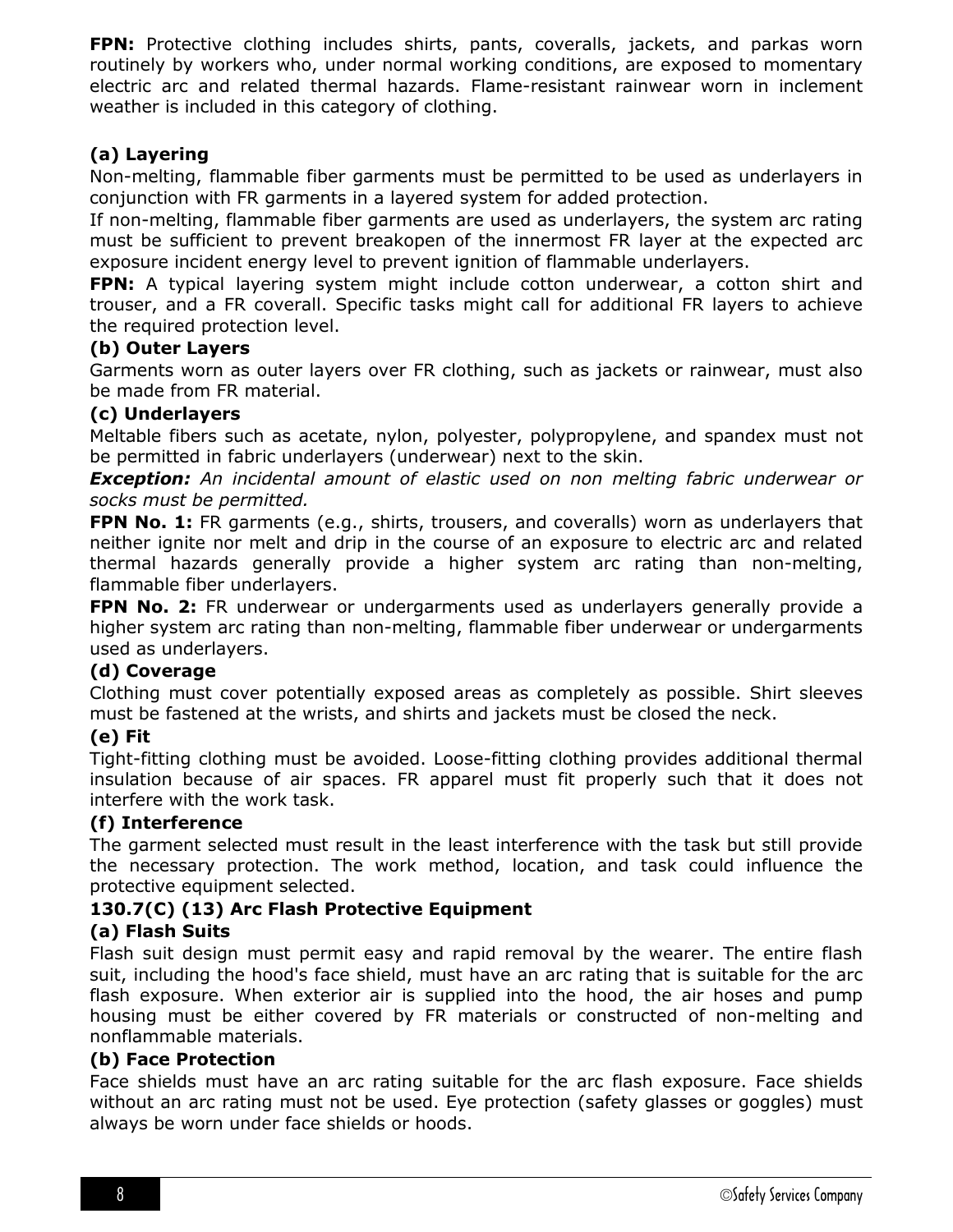**FPN:** Face shields made with energy-absorbing formulations that can provide higher levels of protection from the radiant energy of an arc flash are available, but these shields are tinted and can reduce visual acuity. Additional illumination of the task area might be necessary when these types of arc protective face shields are used.

#### **Table 130.7(C)(10) Protective Clothing and Personal Protective Equipment (PPE) Matrix**

| Protective Clothing and Equipment                                                                                                                                    | Protective Systems for Hazard / Risk Category |        |                           |                           |                        |                       |
|----------------------------------------------------------------------------------------------------------------------------------------------------------------------|-----------------------------------------------|--------|---------------------------|---------------------------|------------------------|-----------------------|
| Hazard / Risk Category Number                                                                                                                                        | $-1$<br>(Note<br>3)                           | U      | 1.                        | 2                         | 3                      | 4                     |
| Non-melting (according to ASTM F<br>1506-00) OR Untreated Natural Fiber<br>a. T-shirt (short sleeve)<br><b>b.</b> Shirt (long-sleeve)<br>c. Pants (long)             | X<br>X                                        | X<br>X | X<br>(Note                | X.<br>X<br>(Note          | X<br>X                 | X.<br>X               |
| FR Clothing (Note 1)                                                                                                                                                 |                                               |        | 4)                        | 6)                        |                        |                       |
| a. Long-sleeve shirt                                                                                                                                                 |                                               |        | X                         | X                         | X<br>(Note             | X                     |
| <b>b.</b> Pants<br>c. Coverall                                                                                                                                       |                                               |        | X<br>(Note<br>4)<br>(Note | X<br>(Note<br>6)<br>(Note | 9)<br>X<br>(Note<br>9) | X<br>(Note 5)         |
| <b>d.</b> Jacket, parka, or rainwear                                                                                                                                 |                                               |        | 5)<br>AN                  | 7)<br>AN                  | X<br>(Note<br>9)<br>AN | AN                    |
| <b>FR Protective Equipment</b><br>a. Flash suit jacket (multilayer)<br><b>b.</b> Flash suit pants (multilayer)<br>c. Head protection<br>1. Hard hat                  |                                               |        | X                         | X                         | X                      | X<br>X<br>$\times$    |
| 2. FR hard hat liner<br>d. Eye protection<br>1. Safety glasses<br>2. Safety goggles<br>e. Face and Head area protection<br>1. Arc-rated face shield, or flash suit   | X                                             | X      | $\pmb{\times}$            | AL<br>AI<br>X             | <b>AR</b><br>AL<br>AL  | <b>AR</b><br>AL<br>AL |
| hood<br>2. Flash suit hood<br>3. Hearing protection (ear canal inserts)<br>f. Hand protection<br>Leather gloves (Note 2)<br>g. Foot protection<br>Leather work shoes |                                               |        | AN<br>AN                  | (Note<br>8)<br>X          | X<br>X<br>X<br>X       | X<br>X<br>X<br>X      |
|                                                                                                                                                                      |                                               |        |                           | X                         |                        |                       |

 $AN = As needed$ 

- **AL** = Select one in group
- **AR** = As required
- **X** = Minimum required

#### **Notes:**

- **1.** See Table  $130.7(C)(11)$ . Arc rating for a garment is expressed in cal/cm<sup>2</sup>.
- **2.** If voltage-rated gloves are required, the leather protectors worn external to the rubber gloves satisfy this requirement.
- **3.** Hazard/Risk Category Number "-1" is only defined if determined by Notes 3 or 6 of Table 130.7(C)(9)(a).
- 4. Regular weight (minimum 12 oz/yd<sup>2</sup> fabric weight), untreated, denim cotton blue jeans are acceptable in lieu of FR pants. The FR pants used for Hazard Risk Category 1 must have a minimum arc rating of 4.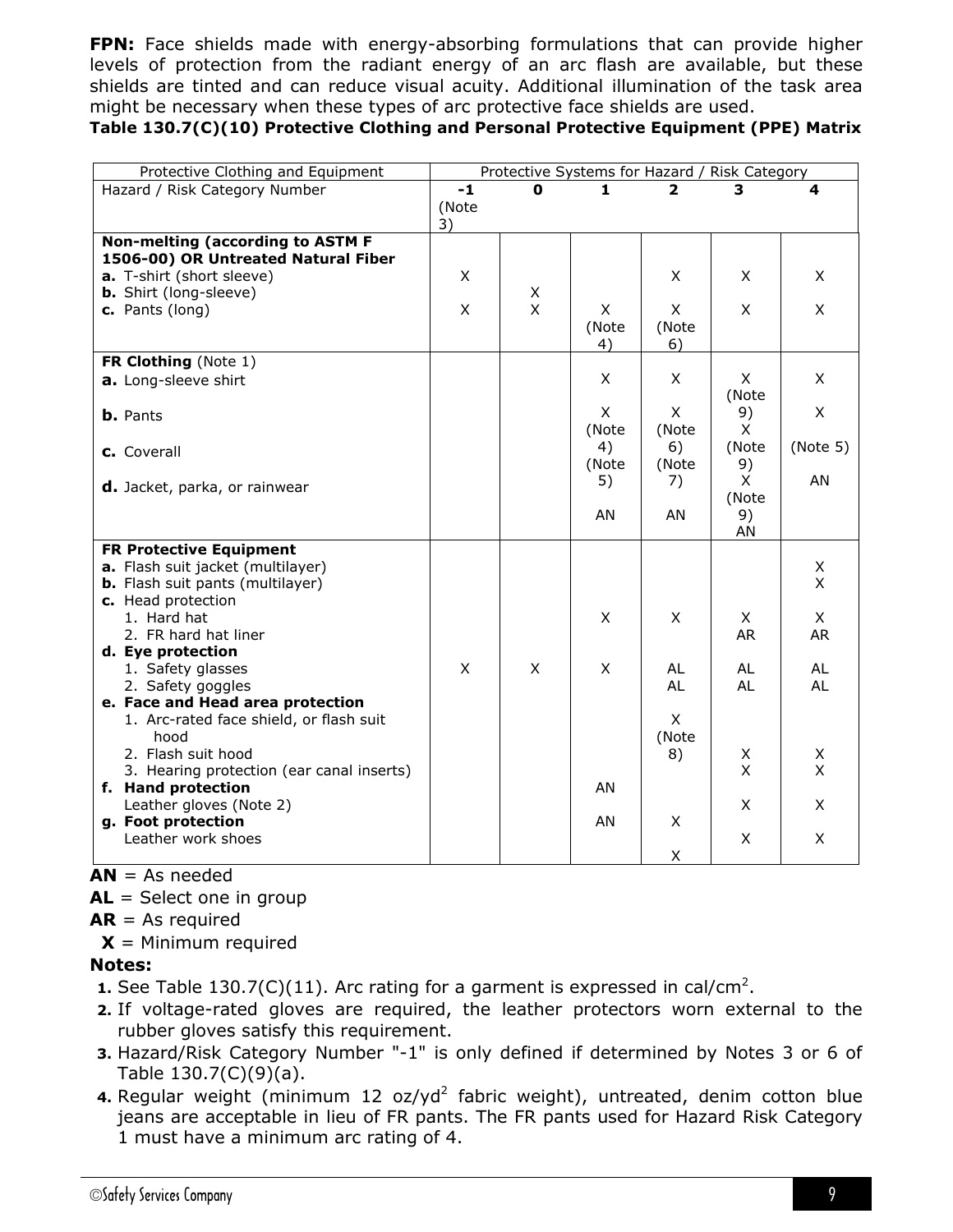- **5.** Alternate is to use FR coveralls (minimum arc rating of 4) instead of FR shirt and FR pants.
- **6.** If the FR pants have a minimum arc rating of 8, long pants of non-melting or untreated natural fiber are not required beneath the FR pants.
- **7.** Alternate is to use FR coveralls (minimum arc rating of 4) over non-melting or untreated natural fiber pants and T-shirt.
- **8.** A faceshield with a minimum arc rating of 8, with wrap-around guarding to protect not only the face, but also the forehead, ears, and neck (or, alternatively, a flash suit hood), is required.
- **9.** Alternate is to use two sets of FR coveralls (the inner with a minimum arc rating of 4 and outer coverall with a minimum arc rating of 5) over non-melting or untreated natural fiber clothing, instead of FR coveralls over FR shirt and FR pants over nonmelting or untreated natural fiber clothing.

#### **Table 130.7(C)(11) Protective Clothing Characteristics**

| <b>Typical Protective Clothing Systems</b> |                                                                                                                                                                            |                                                                           |  |  |
|--------------------------------------------|----------------------------------------------------------------------------------------------------------------------------------------------------------------------------|---------------------------------------------------------------------------|--|--|
| Hazard/Risk<br>Category                    | <b>Clothing Description</b><br>(Typical number of clothing layers is given in parentheses)                                                                                 | <b>Required Minimum</b><br><b>Are Rating of PPE</b><br>$[J/cm2(cal/cm2)]$ |  |  |
| 0                                          | Non-melting, flammable materials (i.e., untreated cotton,<br>wool, rayon, or silk, or blends of these materials) with<br>fabric weight at least 4.5 oz/yd <sup>2</sup> (1) | N/A                                                                       |  |  |
|                                            | FR shire and FR pants or FR coverall (1)                                                                                                                                   | 16.74(4)                                                                  |  |  |
| 2                                          | Cotton underwear - conventional short sleeve and<br>brief/shorts, plus FR shirt and pants (1 or 2)                                                                         | 33.47 (8)                                                                 |  |  |
| 3                                          | Cotton underwear plus FR shirt and FR pants plus FR<br>coverall, or cotton underwear plus two FR coveralls (2 or 3)                                                        | 104.6 (25)                                                                |  |  |
| 4                                          | Cotton underwear plus FR shirt and FR pants plus<br>multilayer flash suit (3 or more)                                                                                      | 167.36 (40)                                                               |  |  |

#### **Note:**

Arc rating is defined in Article 100 and can be either ATPV or  $E_{BT}$ . ATPV is defined in ASTM F 1959-99 as the incident energy on a fabric or material that results in sufficient heat transfer through the fabric or material to cause the onset of a second-degree burn based on the Stoll curve.

 $E_{BT}$  is defined in ASTM F 1959-99 as the average of the five highest incident energy exposure values below the Stoll curve where the specimens do not exhibit breakopen.  $E_{BT}$  is reported when ATPV cannot be measured due to FR fabric breakopen.

#### **(c) Hand Protection**

Leather or FR gloves must be worn where required for arc flash protection. Where insulating rubber gloves are used for shock protection, leather protectors must be worn over the rubber gloves.

**FPN:** Insulating rubber gloves and gloves made from layers of flame-resistant material provide hand protection against the arc flash hazard. Heavy-duty leather (e.g., greater than 12 oz/yd<sup>2</sup>) gloves provide protection suitable up to Hazard/Risk Category 2. The leather protectors worn over insulating rubber gloves provide additional arc flash protection for the hands. During high arc flash exposures leather can shrink and cause a decrease in protection.

#### **(d) Foot Protection**

Heavy-duty leather work shoes provide some arc flash protection to the feet and must be used in all tasks in Hazard\Risk Category 2 and higher.

#### **130.7(C) (14) Clothing Material Characteristics**

FR clothing must meet the requirements described in  $130.7(C)(14)(a)$  through 130.7(C)(15).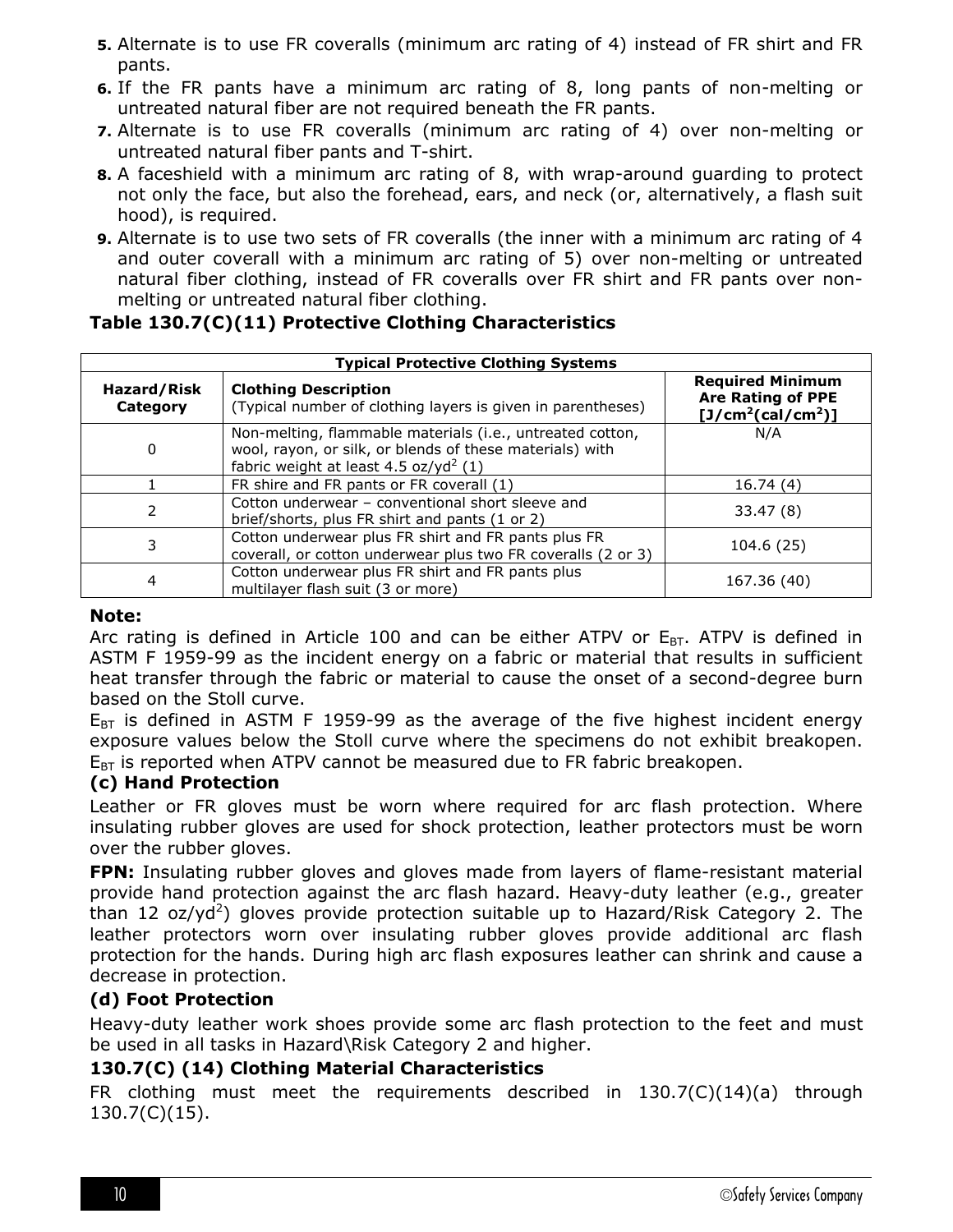**FPN:** FR materials, such as flame-retardant treated cotton, meta-aramid, para-aramid, and poly-benzimidazole (PBI) fibers, provide thermal protection. These materials can ignite but will not continue to bum after the ignition source is removed. FR fabrics can reduce bum injuries during an arc flash exposure by providing a thermal barrier between the arc flash and the wearer. In aramid and PBI blends, para-aramid adds strength to a fabric to prevent the fabric from breaking open due to the blast shock wave and high thermal energy of the arc.

#### **(a) Melting**

Clothing made from flammable synthetic materials that melt at temperatures below 315°C (600°F), such as acetate, nylon, polyester, polypropylene, and spandex, either alone or in blends, must not be used.

#### 2004 Edition

**FPN:** These materials melt as a result of arc flash exposure conditions, form intimate contact with the skin, and aggravate the bum injury.

*Exception:* Fiber blends that contain materials that melt, such as acetate, nylon, polyester, polypropylene, and spandex:, must be permitted if such blends in fabrics meet the requirements of ASTM F 1506, Standard Performance Specification for Textile Material for Wearing Apparel for Use by Electrical Workers Exposed to Momentary Electric Arc and Related Thermal Hazards, and if such blends in fabrics do not exhibit evidence of a melting and sticking hazard during arc testing according to ASTM F 1959 [see also  $130.7(C)(15)$ ].

# **(b) Flammability**

Clothing made from non-melting flammable natural materials, such as cotton, wool, rayon, silk, must be permitted for Hazard/Risk Categories 0 and -1 considered acceptable if it is determined by flash hazard analysis that the exposure level is 8.36 J/cm<sup>2</sup> (2.0 cal/cm<sup>2</sup> or less, and that the fabric will not ignite and continue to burn under the arc exposure hazard conditions to which it will be exposed (using data from tests done in accordance with ASTM F 1958.) See also 130.7(C)(12)(a) for layering requirements.

**FPN No.1:** Non-FR cotton, polyester-cotton blends, nylon, nylon-cotton blends, silk, rayon, and wool fabrics are flammable. These fabrics could ignite and continue to burn on the body, resulting in serious burn injuries.

**FPN No.2:** Rayon is a cellulose-based (wood pulp) synthetic fiber that is a flammable but non-melting material.

#### **130.7(C) (15) Clothing Not Permitted**

Clothing made from materials that do not meet the requirements of  $130.7(C)(14)(a)$ regarding melting, or made from materials that do not meet the flammability requirements of  $130.7(C)(14)(b)$ , must not be permitted to be worn.

**FPN:** Some flame-resistant fabrics, such as non-FR modacrylic and nondurable flameretardant treatments of cotton, are not recommended for industrial electrical or utility applications.

**Exception:** Non-melting, flammable (non-FR) materials must be permitted to be used as underlayers to FR clothing, as described in 130.7(C)(14)(a) and also must be permitted to be used for Hazard/Risk Category 0 and -1 as described in Table 130.7(C)(10).

# **130.7(C) (16) Care and Maintenance of FR Clothing and FR Flash Suits**

# **(a) Inspection**

FR apparel must be inspected before each use. Work clothing or flash suits that are contaminated, or damaged to the extent their protective qualities are impaired, must not be used. Protective items that become contaminated with grease, oil, or flammable liquids or combustible materials must not be used.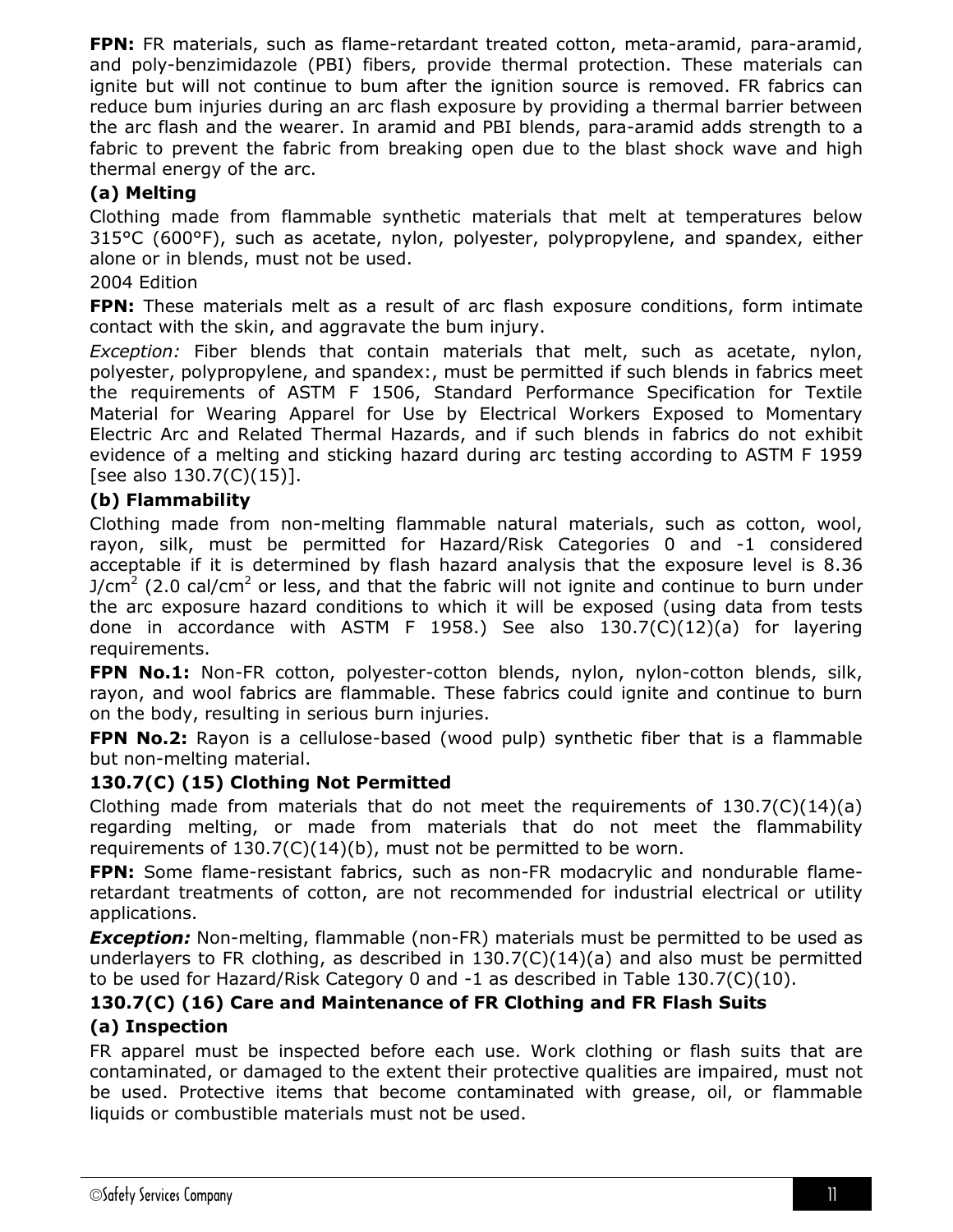# **(b) Manufacturer's Instructions**

The garment manufacturer's instructions for care and maintenance of FR apparel must be followed.

#### **(D) Other Protective Equipment**

(1) Insulated Tools and Equipment. Employees must use insulated tools and/or handling equipment when working inside the Limited Approach Boundary of exposed live parts where tools or handling equipment might make accidental contact. Insulated tools must be protected from damage to the insulating material.

**FPN:** See 130.2(B) for working on exposed live parts.

# **(a) Requirements for Insulated Tools**

#### *The following requirements must apply to insulated tools:*

(1) Insulated tools must be rated for the voltages on which they are used.

(2) Insulated tools must be designed and constructed for the environment to which they are exposed and the manner in which they are used.

# **(b) Fuse or Fuse Holding Equipment**

Fuse or fuse holder handling equipment, insulated for the circuit voltage, must be used to remove or install a fuse if the fuse terminals are energized.

#### **(c) Ropes and Handlines**

Ropes and handlines used near exposed live parts operating at 50 volts or more, or used where an electrical hazard exists, must be nonconductive.

#### **(d) Fiberglass-Reinforced Plastic Rods**

Fiberglass reinforced plastic rod and tube used for live line tools must meet the requirements of ASTM F 711, Standard Specification for Fiberglass-Reinforced Plastic (FRP) Rod and Tube Used; in Live Line Tools, 1989 (R 1997).

#### **(e) Portable Ladders**

Portable ladders must have nonconductive side rails if they are used where the employee or ladder could contact exposed live parts operating at 50 volts or more or where an electrical hazard exists. Nonconductive ladders must meet the requirements of ANSI standards for ladders listed in Table 130.7(F).

#### **(f) Protective Shields**

Protective shields, protective barriers, or insulating materials must be used to protect each employee from shock, burns, or other electrically related injuries while that employee is working near live parts that might be accidentally contacted or where dangerous electric heating or arcing might occur. When normally enclosed live parts are exposed for maintenance or repair, they must be guarded to protect unqualified persons from contact with the live parts.

#### **(g) Rubber Insulating Equipment**

Rubber insulating equipment used for protection from accidental contact with live parts must meet the requirements of the ASTM standards listed in Table 130.7(F).

#### **(h) Voltage Rated Plastic Guard Equipment**

Plastic guard equipment for protection of employees from accidental contact with live parts, or for protection of employees or energized equipment or material from contact with ground, must meet the requirements of the ASTM standards listed in Table 130.7(F).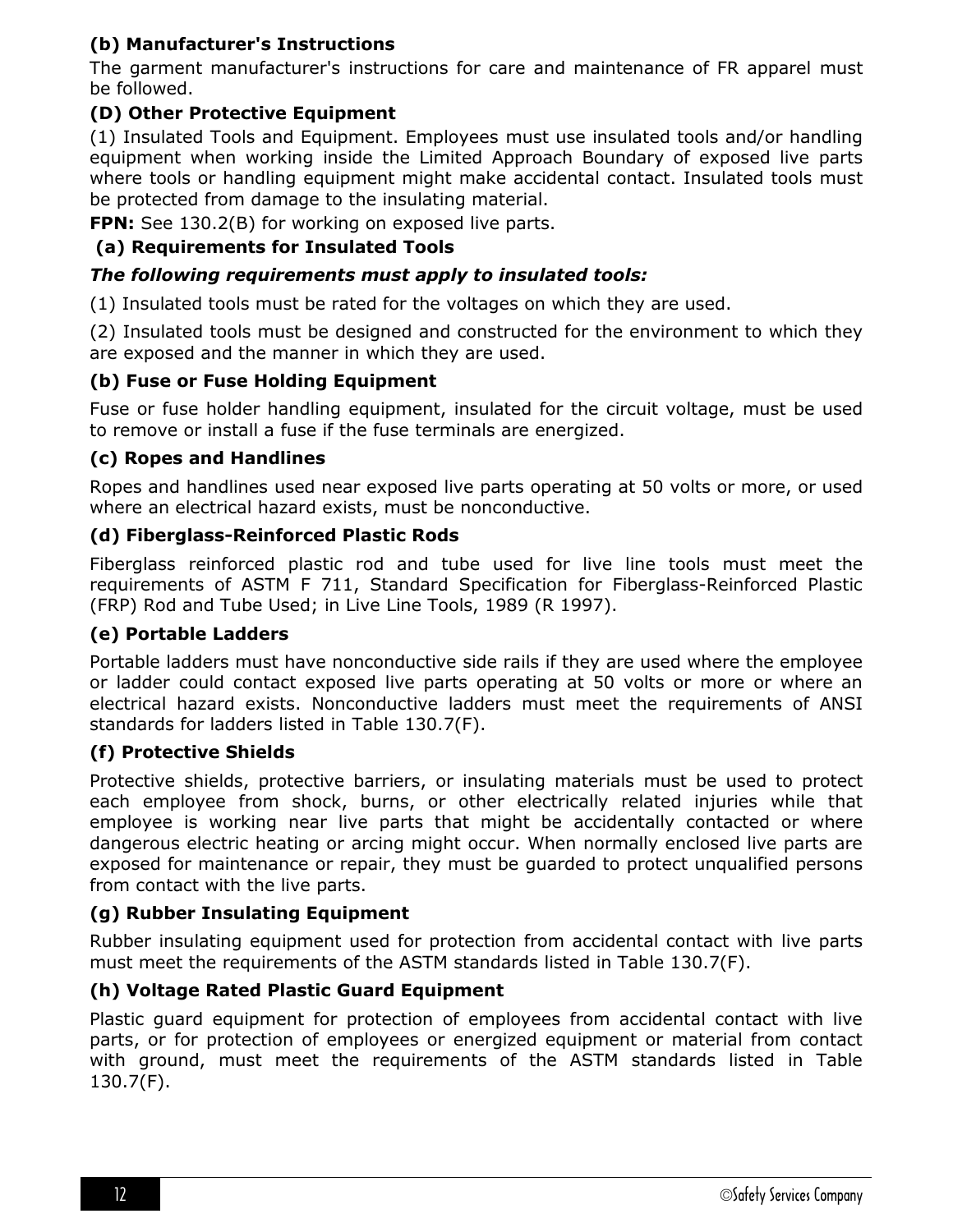# **(i) Physical or Mechanical Barriers**

Physical or mechanical (field fabricated) barriers must be installed no closer than the restricted approach distance given in Table 130.2(C). While the barrier is being installed, the restrictive approach distance specified in Table 130.2(C) must be maintained, or the live parts must be placed in an electrically safe work condition.

# **(E) Alerting Techniques**

# **(1) Safety Signs and Tags**

Safety signs, safety symbols, or accident prevention tags must be used where necessary to warn employees about electrical hazards that might endanger them. Such signs and tags must meet the requirements of ANSI Standard Z535 given in Table 130.7(F).

# **(2) Barricades**

Barricades must be used in conjunction with safety signs where it is necessary to prevent or limit employee access to work areas containing live parts. Conductive barricades must not be used where it might cause an electrical hazard. Barricades must be placed no closer than the Limited Approach Boundary given in Table 130.2(C).

#### **(3) Attendants**

If signs and barricades do not provide sufficient warning and protection from electrical hazards, an attendant must be stationed to warn and protect employees.

The primary duty and responsibility of an attendant providing manual signaling and alerting must be to keep unqualified employees outside a work area where the unqualified employee might be exposed to electrical hazards. An attendant must remain in the area as long as there is a potential for employees to be exposed to the electrical hazards.

#### **(F) Standards for Other Protective Equipment**

Other protective equipment required in 130.7(D) must conform to the standards given in Table 130.7(F).

#### **Table 130.7(F) Standards on Other Protective Equipment**

| <b>Subject</b>           | <b>Number and Title</b>                                                                          |
|--------------------------|--------------------------------------------------------------------------------------------------|
|                          | ANSI AI4.1, Safety Requirements for Portable Wood Ladders, 1994                                  |
| Ladders                  | ANSI AI4.3, Safety Requirements for Fixed Ladders, 2002                                          |
|                          | ANSI AI4.4, Safety Requirements for Job-Made Ladders, 1992                                       |
|                          | ANSI A14.5, Safety Requirement for Portable Reinforced Plastic Ladders, 2000                     |
| Safety signs and<br>tags | ANSI Z535, Series of Standards for Safety Signs and Tags, 1998                                   |
| <b>Blankets</b>          | ASTM D 1048, Standard Specification for Rubber Insulating Blankets, 1999                         |
| Covers                   | ASTM D 1049, Standard Specification for Rubber Covers, 1998                                      |
| Line hoses               | ASTM D 1050, Standard Specification for Rubber Insulating Line Hoses, 1990                       |
| Line hoses and           | ASTM F 478, Standard Specification for In-Service Care of Insulating Line Hose and Covers, 1999  |
| covers                   |                                                                                                  |
| <b>Blankets</b>          | ASTM F 479, Standard Specification for In-Service Care of Insulating Blankets, 1995              |
| Fiberglass tools/        | ASTM F 711, Standard Specification for Fiberglass-Reinforced Plastic (FRP) Rod and Tube Used; in |
| ladders                  | Line Tools, 1989 (R 1997)                                                                        |
| Plastic guards           | ASTM F 712, Standard Test Methods for Electrically Insulating Plastic Guard Equipment for        |
|                          | Protection of Workers, 1995                                                                      |
| Temporary                | ASTM F 855, Standard Specification for Temporary Protective Grounds to Be Used on De-energized   |
| grounding                | Electric Power Lines and Equipment, 1997                                                         |
| Insulated hand           | ASTM F 1505, Standard Specification for Insulated and Insulating Hand Tools, 2001                |
| tools                    |                                                                                                  |

#### **Annex C Limits of Approach C.1 Preparation for Approach**

Observing a safe approach distance from exposed energized electrical conductors or circuit parts is an effective means of maintaining electrical safety. As the distance between a person and the exposed energized conductors or circuit parts decreases, the potential for electrical accident increases.

#### **C.1.1 Unqualified Persons, Safe Approach Distance**

Unqualified persons are safe when they maintain a distance from the exposed energized conductors or circuit parts, including the longest conductive object being handled, so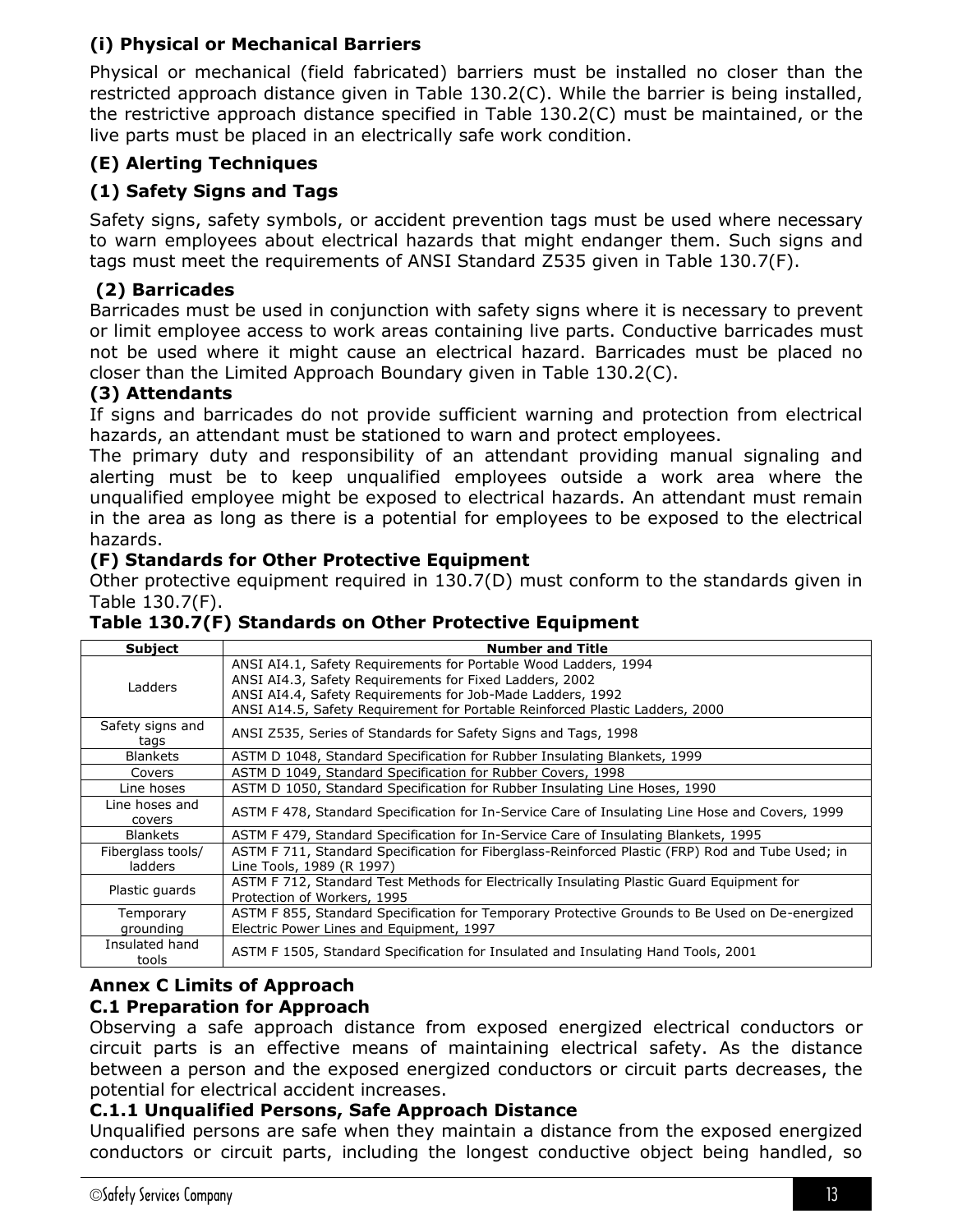that they cannot contact or enter a specified air insulation distance to the exposed energized electrical conductors or circuit parts. This safe approach distance is the Limited Approach Boundary. Further, persons must not cross the Flash Protection Boundary unless they are wearing appropriate personal protective clothing and are under the close supervision of a qualified person. Only when continuously escorted by a qualified person may an unqualified person cross the Limited Approach Boundary. Under no circumstance may an unqualified person cross the Restricted Approach Boundary, where special shock protection techniques and equipment are required.

# **C.1.2 Qualified Persons, Safe Approach Distance**

**C.1.2.1** Determine the Flash Protection Boundary and, if the boundary is to be crossed, appropriate flash-flame protection equipment must be utilized.

**C.1.2.2** For a person to cross the Limited Approach Boundary and enter the limited space, he or she must be qualified to perform the job/task.

**C.1.2.3** To cross the Restricted Approach Boundary and enter the restricted space, qualified persons must do the following:

- **1.** Have a plan that is documented and approved by authorized management
- **2.** Use personal protective equipment that is appropriate for working near exposed energized conductors or circuit parts and is rated for the voltage and energy level involved
- **3.** Be certain that no part of the body enters the prohibited space
- **4.** Minimize the risk from inadvertent movement by keeping as much of the body out of the restricted space as possible, using only protected body parts in the space as necessary to accomplish the work

**C.l.2.4** Crossing the Prohibited Approach Boundary and entering the prohibited space is considered the same as making contact with exposed energized conductors or circuit parts. See Figure C.1.2.4

#### *Therefore, qualified persons must do the following:*

- **1.** Have specified training to work on energized conductors or circuit parts
- **2.** Have a documented plan justifying the need to work that close
- **3.** Perform a risk analysis
- **4.** Have (2) and (3) approved by authorized management
- **5.** Use personal protective equipment that is appropriate for working on exposed energized conductors or circuit parts and is rated for the voltage and energy level involved

#### **C.2 Basis for Distance Values in Table 130.2(B)**

#### **C.2.1 General Statement**

Columns 1 through 5 of Table 130.2(e) show various distances from the exposed energized electrical conductors or circuit parts. They include dimensions that are added to a basic minimum air insulation distance. Those basic minimum air insulation distances for voltages 72.5 kV and under are based on ANSI/IEEE 4-1978 4th Printing, Standard Techniques for High- Voltage Testing, Appendix 2B; and voltages over 72.5 kV are based on ANSI/IEEE 516-2003, Guide for Maintenance Methods on Energized Power Lines. The minimum air insulation distances that are required to avoid flashover are as follows:



14 ©Safety Services Company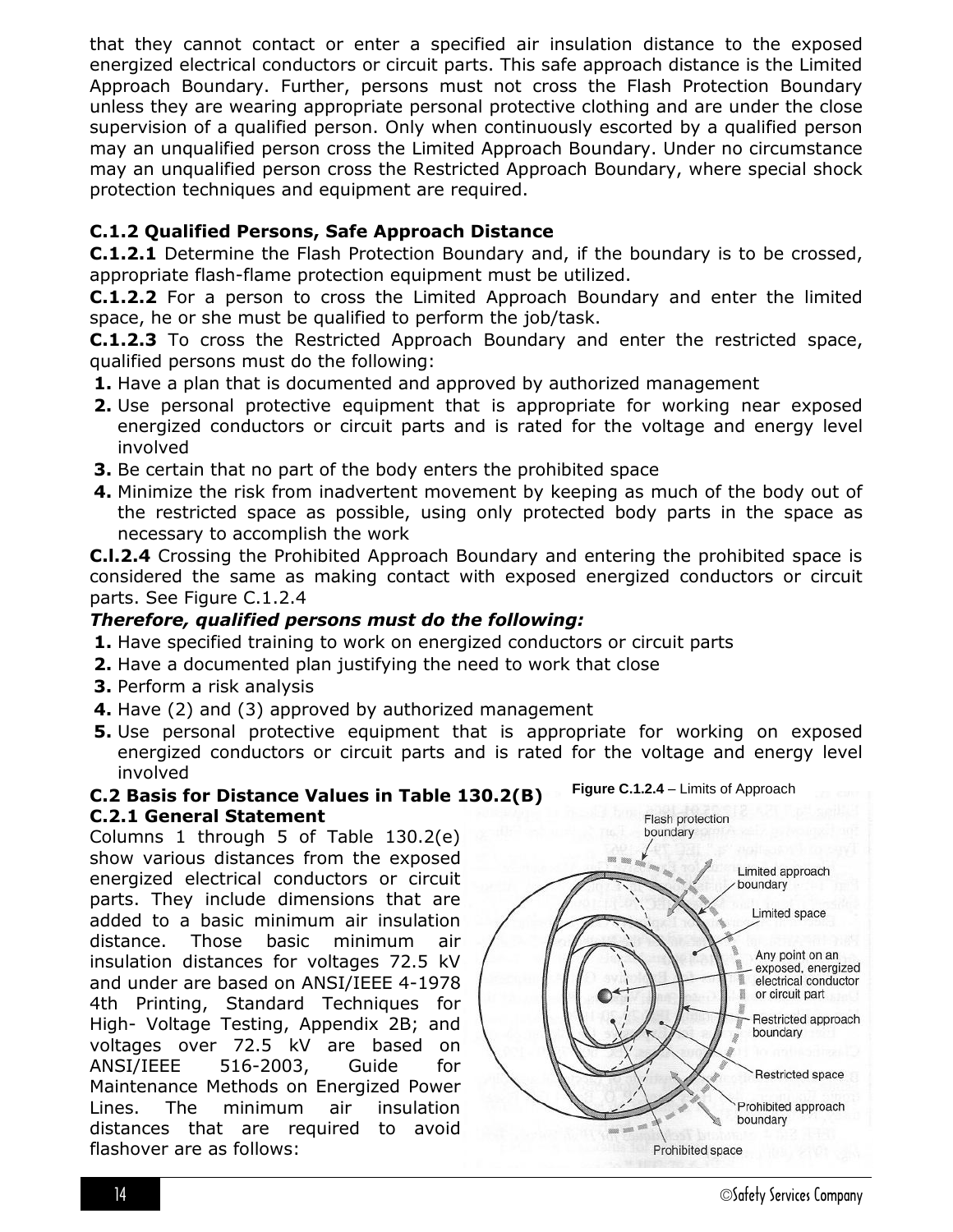**1.** ≤300 V: 1 mm (0 ft 0.03 in.) **2.** >300 V ≤750 V: 2 mm (0 ft 0.07 in.) **3.** >750 V ≤2 kV: 5 mm (0 ft 0.19 in.) **4.** >2 kV ≤15 kV: 39 mm (0 ft 1.5 in.) **5.** >15 kV ≤36 kV: 161 mm (0 ft 6.3 in.) **6.** >36 kV ≤48.3 kV: 254 mm (0 ft 10.0 in.) **7.** >48.3 kV ≤72.5 kV: 381 mm (1 ft 3.0 in.)

**8.** >72.5 kV ≤121 kV: 640 mm (2 ft 1.2 in.) **9.** >138 kV ≤145 kV: 778 mm (2 ft 6.6 in.) **10.** >161 kV ≤169 kV: 915 mm (3 ft 0.0 in.) **11.** >230 kV ≤242 kV: 1.281 m (4 ft 2.4 in.) **12.** >345 kV ≤362 kV: 2.282 m (7 ft 5.8 in.) **13.** >500 kV ≤550 kV: 3.112 m (10 ft 2.5 in.) **14.** >765 kV ≤800 kV: 4.225 m (13 ft 10.3 in.)

#### **C.2.1.1 Column 1**

The voltage ranges have been selected to group voltages that require similar approach distances based on the sum of the electrical withstand distance and an inadvertent movement factor. The value of the upper limit for a range is the maximum voltage for highest nominal voltage in the range, base on ANSI C84.1-1995, *Electric Power Systems and Equipment (60 Hz)*. For single-phase systems, select the range that is equal to the system's maximum phase-to-ground voltage times 1.732.

#### **C.2.1.2 Column 2**

The distances in this column are base on OSHA's rule fo unqualified persons to maintain a 3.05-m (10 ft) clearance for all voltages up to 50 kV (voltage-to-ground), plus 102 mm (4.0 in.) for each 1 kV over 50 kV.

#### **C.2.1.3 Column 3**

#### *The distances are based on the following:*

- **1.** >750 V: Use NEC Table 110.26(A)(1), Working Spaces, Condition 2 for 151 V-600 V range.
- **2.** >750 V ≤145 kV: Use NEC Table 110.34(A), Working Space, Condition 2.
- **3.** >145 kV: Use OSHA's 3.05-m (10 ft) rules as used in Column 2.

#### **C.2.1.4 Column 4**

#### *The distances are based on adding to the flashover dimensions shown above the following inadvertent movement distance:*

≤300 V: Avoid contact.

Based on experience and precautions for household 120/240 V systems:

≤300 V ≤750 V: Add 304.8 mm (1 ft 0 in.) inadvertent movement.

These values have been found to be adequate over years of use in ANSI C2, *National Electrical Safety Code,* in the approach distances for communication workers.

>72.5 Kv: Add 304.8 mm (1 ft 0 in.) for inadvertent movement.

These values have been found to be adequate over years of use in the *National Electrical Safety Code* in the approach distances for supply workers.

#### **C.2.1.5 Column 5**

#### *The distances are based on the following:*

**1.** ≤300 V: Avoid contact.

**2.** ≤300 V ≤750 V: Use NEC Table 230.51(C), Clearances.

Between open conductors and surfaces, 600 V not exposed to weather.

- **1.** >750 V ≤2.0 kV: Select value that fits in with adjacent values.
- **2.** >2 kV ≤72.5 kV: Use NEC Table 490.24, Minimum Clearance of Live Parts, outdoor phase-to-ground values.

**3.** >72.5 kV: Add 152.4 mm (0 ft 6 in.) for inadvertent movement.

These values have been found to be adequate over years of use where there has been a hazard/risk analysis, either formal or informal, of a special work procedure that allows a closer approach than that permitted by the Restricted Approach Boundary distance.

**Note:** The following Hazard/Risk Evaluation Procedure, although not part of NFPA requirements, is included for informational purposes.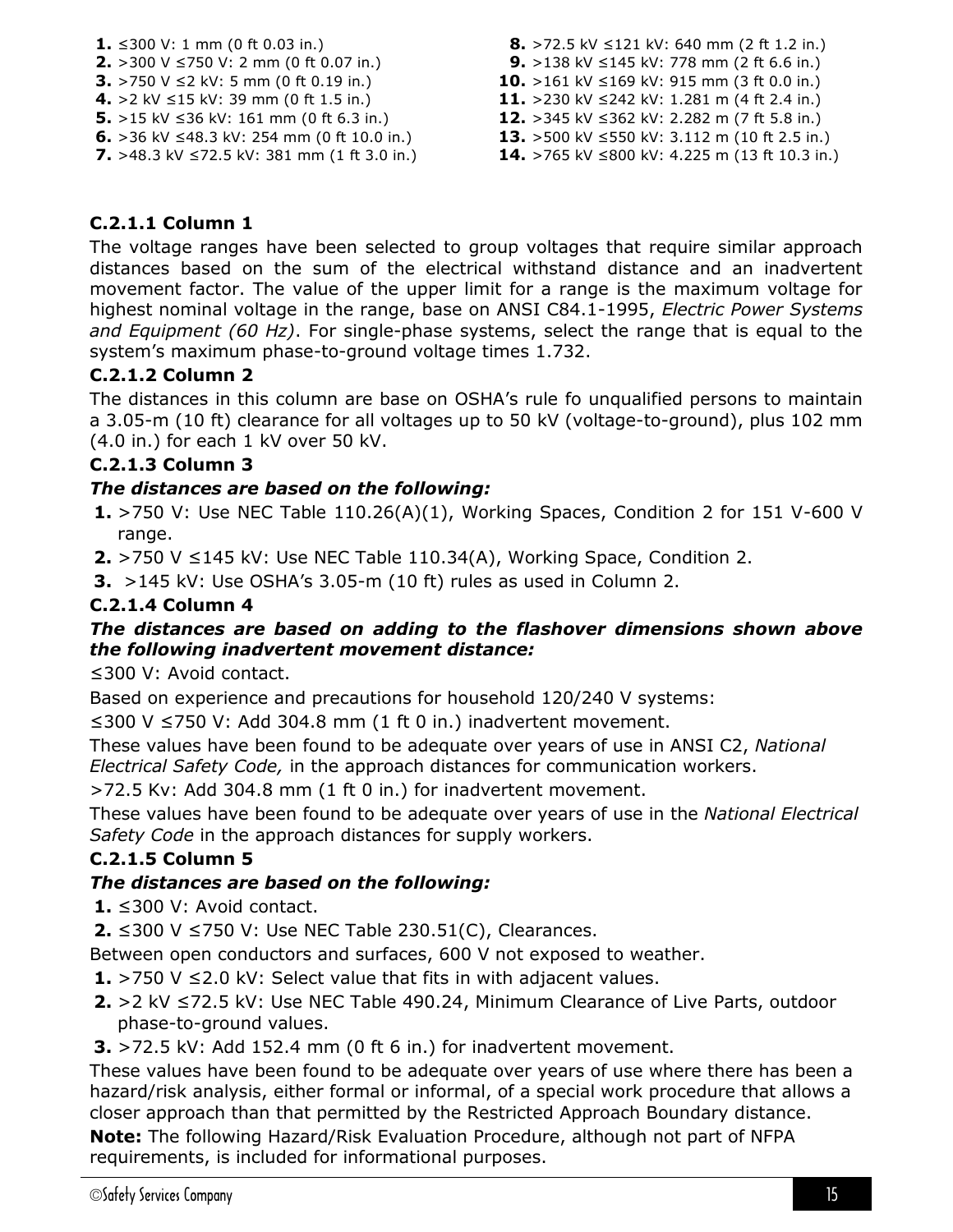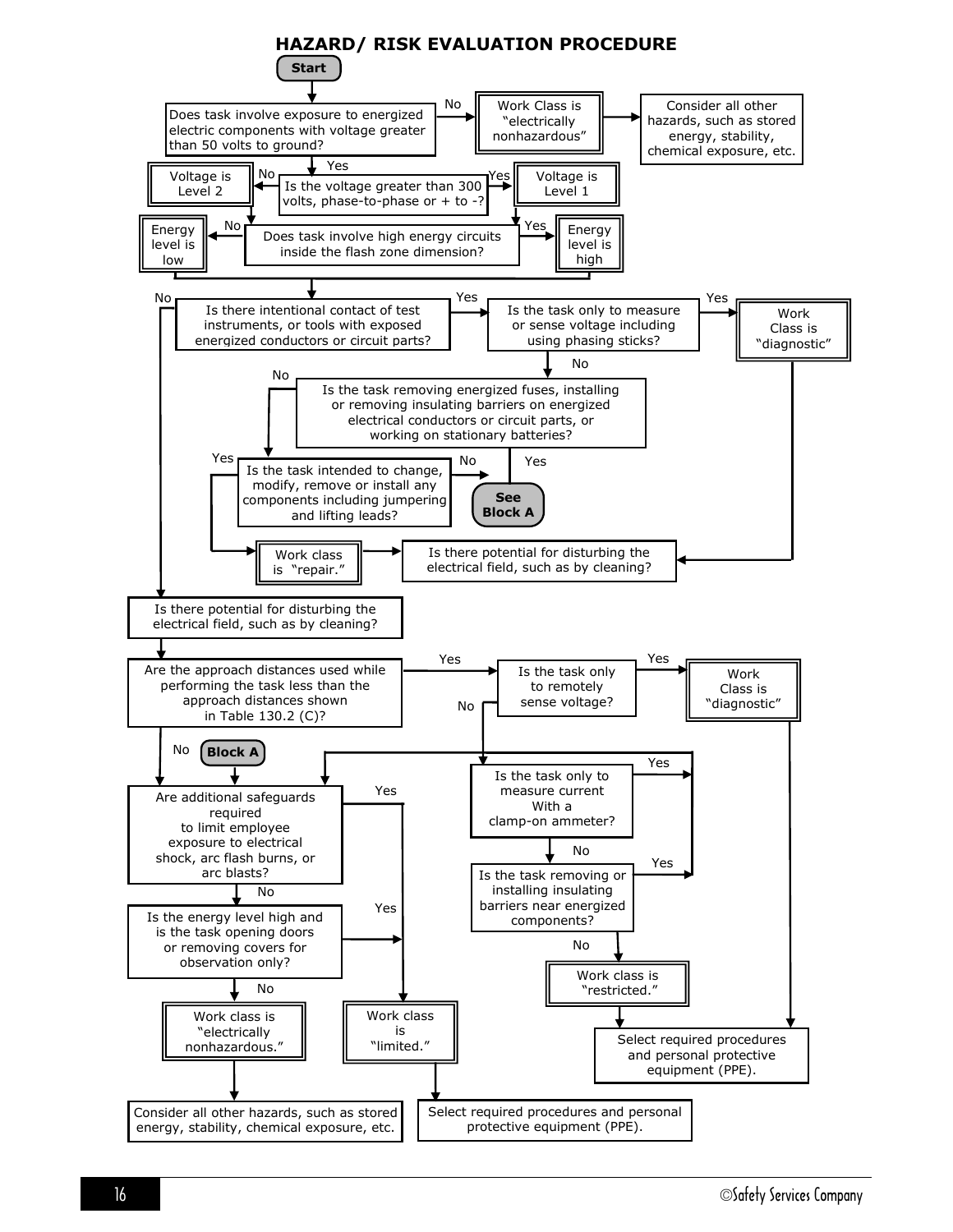|    | <b>ENERGIZED ELECTRICAL WORK PERMIT</b>                                                                  |                                                                                                                       |  |  |  |  |
|----|----------------------------------------------------------------------------------------------------------|-----------------------------------------------------------------------------------------------------------------------|--|--|--|--|
|    | <b>PART I: TO BE COMPLETED BY THE REQUESTER:</b>                                                         |                                                                                                                       |  |  |  |  |
|    |                                                                                                          | Job/Work Order Number:                                                                                                |  |  |  |  |
|    | 1. Description of circuit/equipment/job location: ______________________________                         |                                                                                                                       |  |  |  |  |
| 2. |                                                                                                          |                                                                                                                       |  |  |  |  |
|    | 3. Justification of why the circuit/equipment cannot be de-energized or the work deferred until the next |                                                                                                                       |  |  |  |  |
|    | Requester/Title                                                                                          | Date                                                                                                                  |  |  |  |  |
|    | PART II: TO BE COMPLETED BY THE ELECTRICALLY QUALIFIED PERSONS DOING THE WORK:                           | <b>Check When Complete</b>                                                                                            |  |  |  |  |
|    | 1. Detailed job description procedure to be used in performing the above detailed work: ___________      |                                                                                                                       |  |  |  |  |
|    |                                                                                                          |                                                                                                                       |  |  |  |  |
|    |                                                                                                          |                                                                                                                       |  |  |  |  |
|    |                                                                                                          |                                                                                                                       |  |  |  |  |
|    |                                                                                                          | <u> 1989 - Johann Harry Harry Harry Harry Harry Harry Harry Harry Harry Harry Harry Harry Harry Harry Harry Harry</u> |  |  |  |  |
|    |                                                                                                          |                                                                                                                       |  |  |  |  |
|    | 7. Necessary personal protective equipment to safely perform the assigned task: ___________________      |                                                                                                                       |  |  |  |  |
|    | 8. Means employed to restrict the access of unqualified persons from the work area: _______              |                                                                                                                       |  |  |  |  |
|    | 9. Evidence of completion of a Job Briefing including discussion of any job-related hazards:             |                                                                                                                       |  |  |  |  |
|    | 10. Do you agree the above described work can be done safely?                                            | Yes<br>No<br>(If no, return to requester)                                                                             |  |  |  |  |
|    | <b>Electrically Qualified Person(s)</b>                                                                  | <b>Date</b>                                                                                                           |  |  |  |  |
|    | <b>Electrically Qualified Person(s)</b>                                                                  | <b>Date</b>                                                                                                           |  |  |  |  |
|    | <b>PART III: APPROVAL(S) TO PERFORM THE WORK WHILE ELECTRICITY ENERGIZED:</b>                            |                                                                                                                       |  |  |  |  |
|    | <b>Manufacturing Manager</b>                                                                             | <b>Maintenance/Engineering Manager</b>                                                                                |  |  |  |  |
|    | <b>Safety Manager</b>                                                                                    | <b>Electrically Knowledgeable Person</b>                                                                              |  |  |  |  |
|    | <b>General Manager</b>                                                                                   | <b>Date</b>                                                                                                           |  |  |  |  |